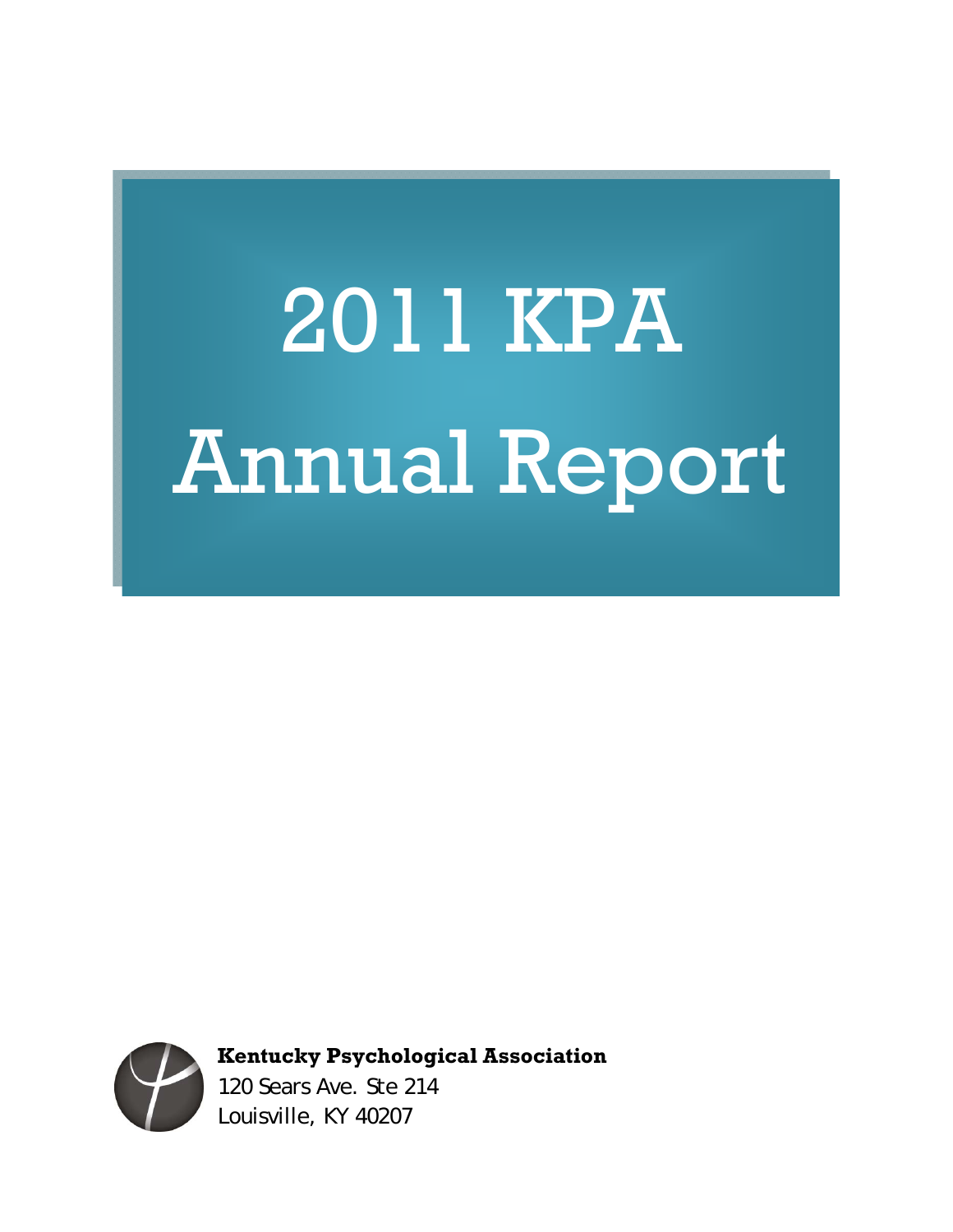

# Kentucky Psychological Association

# **Letter from the President**

Martha Wetter, Ph.D.

Hello and welcome to the 2011 Kentucky Psychological Association Convention! This annual event provides an opportunity for all of us to renew old and make new acquaintances, to attend stimulating workshops, to share and gain knowledge, and to just have some fun. The Annual Report is one of the ways we stay in touch with all that has been happening in KPA during the past year, and I hope you will take the time to read through it. Some of KPA's notable accomplishments in 2011 include:

- A continued increase in membership numbers despite a very "saggy" economy.
- A very successful Webinar series on Religion, Spirituality, and Clinical Practice, moderated by Steve Stratton, Ph.D. and marketed by nine state associations.
- A first-ever Webinar on Domestic Violence and Elder Abuse presented by David Hanna, Ph.D.
- An outstanding calendar of CE events that included a day-long workshop by Jonathan Shedler, Ph.D., on evidence-based psychodynamic psychotherapeutic approaches.
- The Spring Academic Conference, put on through the KPA Foundation and hosted this year by Kentucky State University, which saw the KPA Foundation's First Annual Faculty luncheon.
- Initial planning for the 2012 Spring Academic Conference, which will be hosted by the University of Kentucky in Lexington.
- The initiation, through an ongoing interactive process including all KPA members, of a Strategic Plan for KPA's future – a process that identified as priorities the areas of membership, advocacy, and leadership development and that will continue as specific ways of achieving these priorities are developed.
- The completion of a report by a task force headed by Robin Sublett, Ph.D. on the restructuring of the KPA Foundation Board in order to clarify and strengthen the Foundation's mission.
- The reactivation of the Finance Committee, chaired by Art Shechet, Ph.D., in order to monitor KPA's investment strategies.
- The continuation of Sheila Schuster, Ph.D., serving KPA as a tireless and expert advocate for psychology and psychologists.
- Finalization of plans by the Diversity Committee, chaired by Felicia Smith, Ph.D., for a Diversity Conference next April at which APA President Melba Vasquez, Ph.D., will speak;
- And, last but not least, KPA's recent receipt of the Center for Non Profit Excellence's 2011 Art of Governance Award.

As I look over this list of accomplishments, the fact becomes clear that they could not have been achieved without the very hard and dedicated work of a large number of people, including members of the Board, committee and task force chairs, KPA's exemplary staff and others who contribute their time and effort to KPA. To all these individuals, I wish to express my deep gratitude. One of the most enjoyable aspects of 2011 for me has been working with KPA's Executive Director, Lisa Willner, Ph.D., who in her second year continued to bring to the job a very high level of organizational energy and experience.

In closing, I hope you enjoy Convention 2011!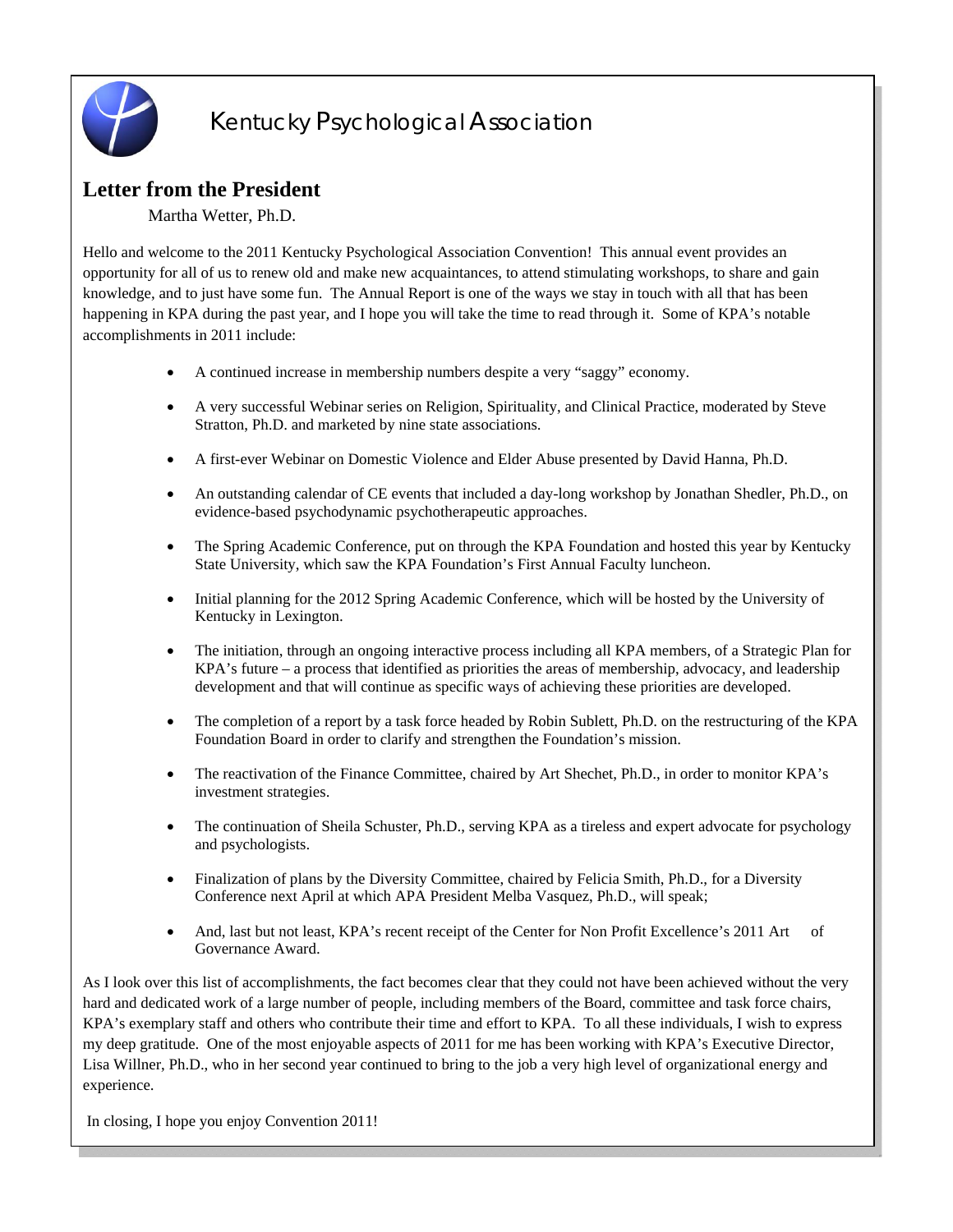# **Treasurer's Report**

Carol Lowery, Ph.D.

Through the current calendar year, KPA's finances have been good. Since the Association has an irregular pattern of income across the months (registration for CEU's; membership renewals; Convention registration), it is difficult to be precise in budget estimates. Several expenses (liability insurance, site fees, travel) are also periodic, so both income and expenses are "moving targets." However, our efforts to estimate and then measure indicate that the organization continues to be financially healthy for 2011. We also know that last year (2010) was a good financial year for the organization, so doing a monthly comparison to last year's income and expenses has been helpful in evaluating the dayto-day health of the organization. That comparison indicates the organization continues to bring in enough funds to pay its bills. Financial health through the end of 2011 will partly depend on a successful annual Convention.

| KPA Profit & Loss: December 31, 2011 |            |  |
|--------------------------------------|------------|--|
| Income                               |            |  |
| <b>External Funding</b>              | 16,360.00  |  |
| <b>Registration Income</b>           | 104,312.04 |  |
| <b>Advertising Income</b>            | 6,007.50   |  |
| Dues                                 | 127,242.80 |  |
| <b>Interest</b>                      | 74.55      |  |
| <b>KPA Products</b>                  | 5,280.00   |  |
| Miscellaneous Income                 | 21.15      |  |
| <b>Service Contracts</b>             | 32,226.70  |  |
| <b>Total Income</b>                  | 291,524.74 |  |
| <b>Expense</b>                       |            |  |
| <b>Site Fees</b>                     | 40,282.62  |  |
| <b>Speakers</b>                      | 9,641.77   |  |
| <b>Committees/Board of Directors</b> | 3,912.93   |  |
| <b>Depreciation Expense</b>          | 3,639.22   |  |
| Insurance                            | 2,694.84   |  |
| <b>Merchant Account Fees</b>         | 5,334.85   |  |
| <b>Miscellaneous Expense</b>         | 295.77     |  |
| <b>Operating Expenses</b>            | 46,045.91  |  |
| <b>Organizational Dues</b>           | 1,170.00   |  |
| Personnel                            | 154,493.35 |  |
| <b>Professional Fees</b>             | 5,975.00   |  |
| <b>Staff Development</b>             | 326.52     |  |
| <b>Technology</b>                    | 3,770.26   |  |
| <b>Travel</b>                        | 4,712.81   |  |
| <b>Total Expense</b>                 | 282,295.85 |  |
| Net Income                           | 9,228.89   |  |

 The Association will need to continue to be attentive to income sources: a growing membership, a wellplanned CE calendar, and an attractive Convention in the fall. The Financial Committee, of which the Treasurer is a member, will be making a recommendation to the Board in the coming year regarding any warranted change that may be needed in investing the small amount of reserve funds the Association holds. As is obvious, investment strategies

#### **KPA Balance Sheet: December 31, 2010**

#### **ASSETS**

| <b>Current Assets</b>                  |             |
|----------------------------------------|-------------|
| <b>Checking/Savings</b>                |             |
| SYB - KPA Money Market *20             | 37,525.32   |
| SYB - KPA Checking *39                 | 13,762.80   |
| <b>Petty Cash Account</b>              | 209.10      |
| <b>Total Checking/Savings</b>          | 51,497.22   |
| <b>Other Current Assets</b>            |             |
| SYB - Investment Accnt *27             | 28,781.46   |
| <b>Total Other Current Assets</b>      | 28,781.46   |
| <b>Total Current Assets</b>            | 80,278.68   |
| <b>Fixed Assets</b>                    |             |
| <b>Leasehold Improvements</b>          | 8,400.00    |
| <b>Office Equipment</b>                | 4,914.81    |
| <b>Accumulated Depreciation</b>        | $-5,287.22$ |
| <b>Total Fixed Assets</b>              | 8,027.59    |
| TOTAL ASSETS                           | 88,306.27   |
| LIABILITIES & EQUITY                   |             |
| <b>Liabilities</b>                     |             |
| <b>Current Liabilities</b>             |             |
| <b>Credit Cards</b>                    |             |
| <b>SYB Credit Card 1</b>               | 38.55       |
| <b>SYB Credit Card 2</b>               | 1,095.85    |
| <b>Capitol One Credit</b>              | 648.54      |
| <b>Total Credit Cards</b>              | 1,782.94    |
| <b>Other Current Liabilities</b>       |             |
| <b>Payroll Liabilities</b>             | 3,639.16    |
| <b>Total Other Current Liabilities</b> | 3,639.16    |
| <b>Total Current Liabilities</b>       | 5,422.10    |
| Total Liabilities                      | 5,422.10    |
| <b>Equity</b>                          |             |
| <b>Investment Gain or Loss</b>         | 10,560.81   |
| <b>Opening Bal Equity</b>              | 23,583.45   |
| <b>Retained Earnings</b>               | 39,511.02   |
| <b>Net Income</b>                      | 9,228.89    |
| <b>Total Equity</b>                    | 82,884.17   |
| <b>TOTAL LIABILITIES &amp; EQUITY</b>  | 88,306.27   |

and outcomes in general have changed dramatically over the last three years and it is time to re-evaluate how we handle the small amount of reserve funds that we hold.

In summary, as long as we continue to do what we do well (provide services of value to the membership), our finances are in good shape.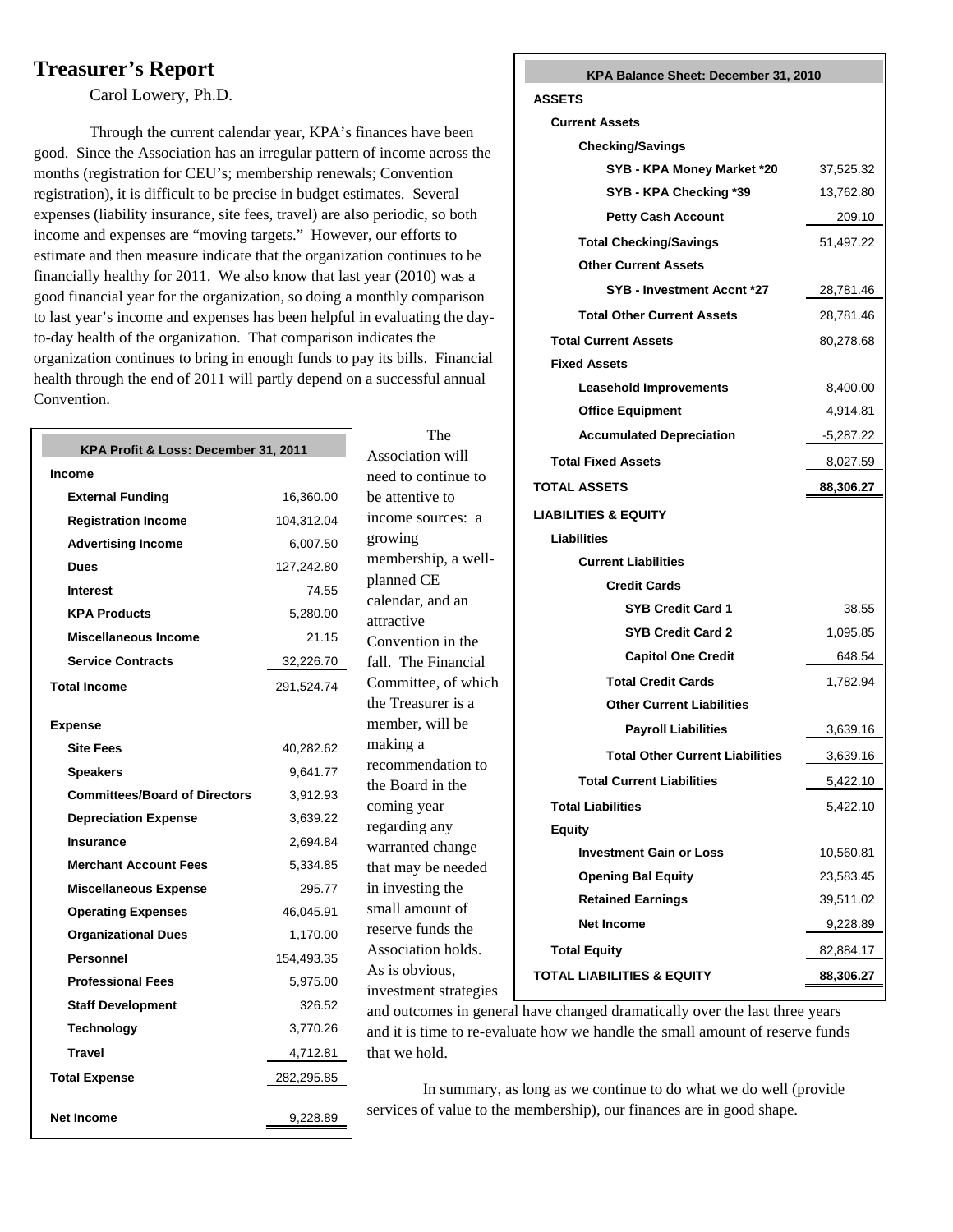# **A visual look at KPA Finances…**

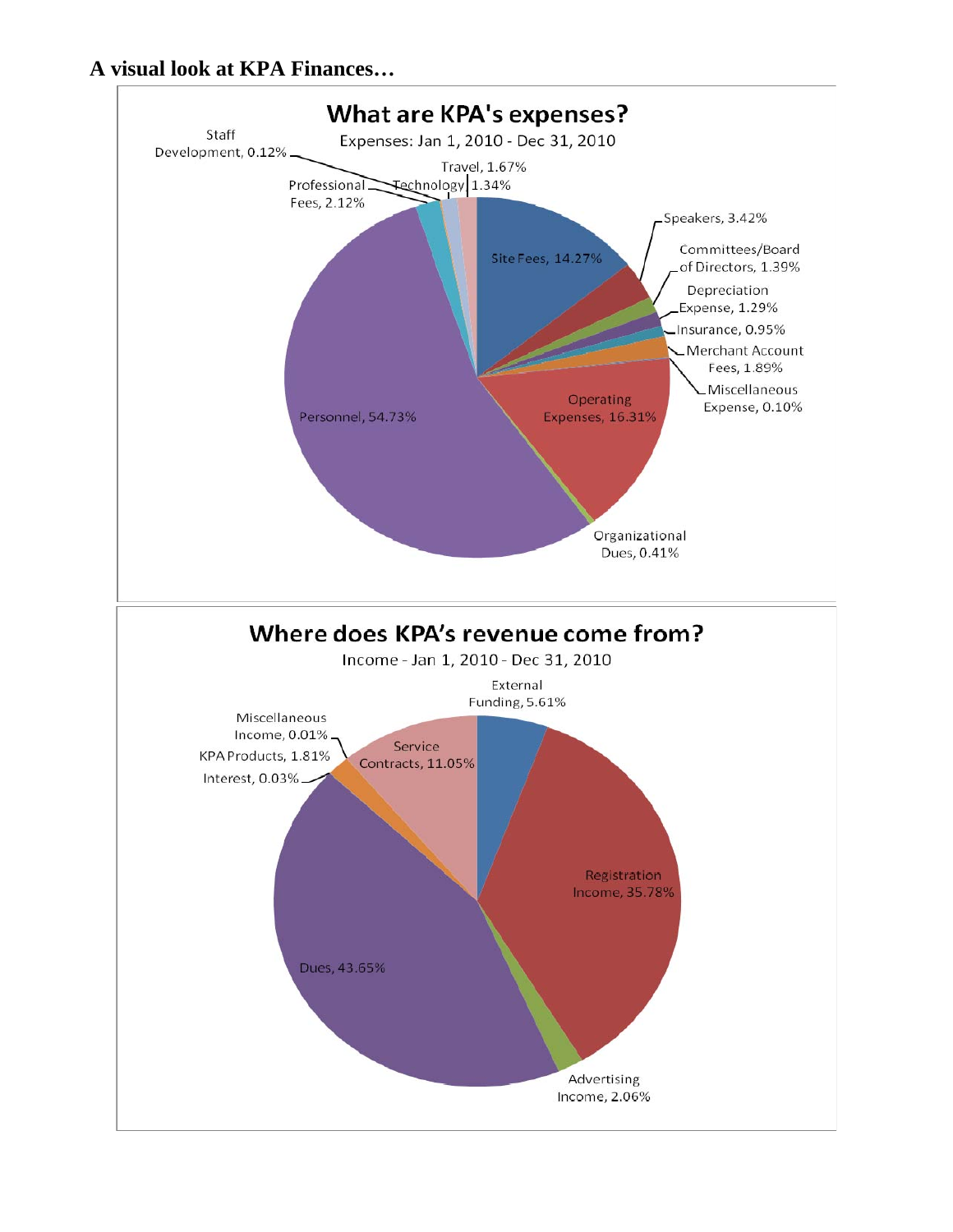# **Internal Audit Report**

Joni L. Caldwell, Ph.D.

KPA's bylaws state: *"The President-Elect of the Association shall also oversee the annual audit of the Association by an audit committee composed of three members of the Association, not currently serving as Directors and designated by the President-Elect. The audit committee shall be responsible for an annual review of the financial record of receipts and expenditures incurred in connection with the administration of the Association."* 

In accordance with these bylaws, the annual financial audit of KPA and the Kentucky Psychological Association Foundation (KPAF) was completed on February 18, 2011, and covered the fiscal year, January 1, 2010 through December 31, 2010. The Audit Committee included Joe Edwards, Psy.D., Sam Stodghill, Psy.D., Lois Doan, M.A., and Joni Caldwell, Ph.D. Leslie Proasi, KPA Director of Operations, provided written and verbal instructions regarding the audit process and pertinent financial records. She was also available throughout the audit to answer specific questions about office financial procedures. Audit Procedures:

- Reviewed recommendations from the 2009 and 2010 audit reports.
- Audited the months of March, September, and December, 2010 from the KPA checking account.
- Reviewed KPA money market. All months were reviewed in detail.
- Reviewed KPA mutual fund account.
- Reviewed KPAF account.
- Reviewed monthly deposit statements and payroll expenses.
- Reviewed Pass Through Funds from KPA to KPAF.
- Reviewed Federal tax returns.
- Reviewed separate payroll folder for staff.
- Reviewed merchant account (credit card statements)

#### Findings:

- The financial records for KPA and KPAF were clearly marked and all receipts were in chronological order.
- All balances for KPA were correct upon review.
- All balances and deposits for KPAF were accurate.

2011 Recommendations:

- The audit committee would like to note that the Association's budget now exceeds \$250,000 per year, that diverse revenue streams (e.g., convention, dues, grants, etc.) support this budget, that the Association has had three employees during the past fiscal year each with a somewhat different benefit package, and that, in addition to salaries, KPA pays a wide range of vendors for services rendered
- The audit committee notes that all recommendations from the 2009 audit have been implemented successfully, with the exception of the reinvigoration of a Finance Committee with responsibility for oversight of the Board's investments. While the KPA staff has managed financial matters well, a committee may be able to attend to more detailed considerations such as whether the Association's current investment accounts are competitive. **Thus, the audit committee recommends that the Executive Committee consider the possibility of reinvigorating a Finance Committee, with responsibility for oversight of the Board's investments under the direction of the KPA Board.**
- The audit committee notes that the results of the external audit conducted by Stuedle, Spears & Francke in 2010 were highly favorable, and resulted in three recommendations. After reviewing these results, the audit committee offers the following comments: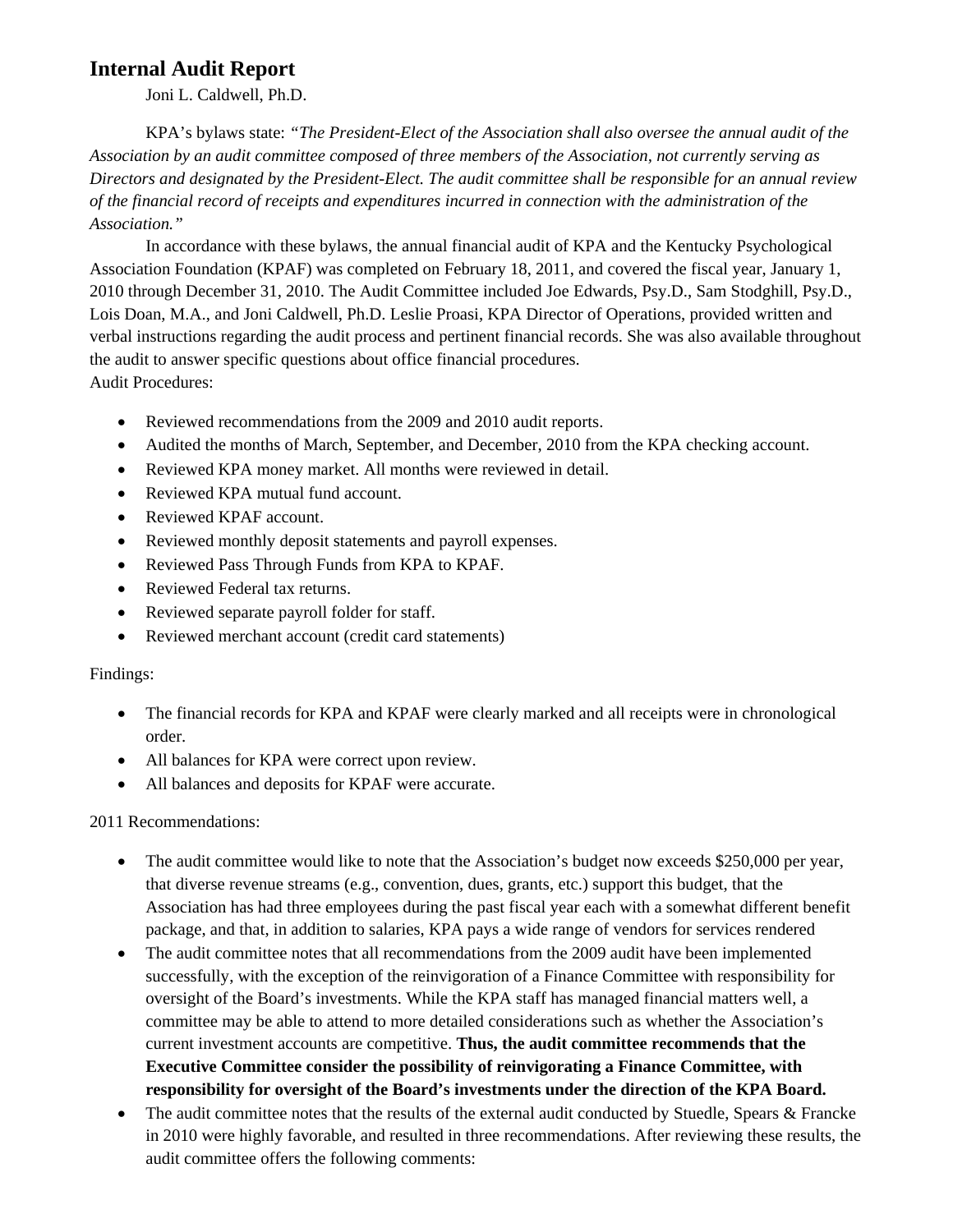- o The recommendation for dual signatures on all checks has been implemented, with an amended method implemented for the signing of one employee's paycheck due to a scheduling conflict between the time of the submission of the timesheet and check dispersal. We are advised that the Executive Director reviews the timesheet and payroll as a safeguard against error. **The audit committee adds a recommendation that the Executive Director sign the timesheet as added verification that this safeguard is in place, in the absence of the second signature on the check.**
- o The audit committee notes that the 2010 recommendation to develop a fixed asset capitalization policy has not yet been implemented. **The audit recommends that the Executive Committee consider the benefits of establishing a threshold amount for fixed asset capitalization, as per the recommendations of Stuedle Spears & Francke.**
- o In light of the highly favorable outcome of the 2010 external audit, as well as the cost of an external audit, **the audit committee recommends that the Executive Committee consider whether an external audit is needed as frequently as every three years.**
- The audit committee reviewed the KPAF deposits and invoices for all four quarters of 2010. Committee members note that 65% of KPAF revenue is reported as going to administrative costs, and question whether this percentage could impact future donations. The audit committee recommends that the KPAF Board consider this challenge in terms of 1) the reporting structure (itemizing costs in terms of program management and grant application, for example), and 2) capping administrative costs at a lower percentage, to be determined by the industry standard. This could affect the viability of the Foundation in terms of its public accountability standards, and its positioning for charitable donations. The KPAF Board may wish to review the Standards for Charity Accountability, which are available at http://www.bbb.org/us/Charity-Standards/ (retrieved 3-3-2011).
- While all transactions regarding petty cash are clearly documented, the audit committee notes that it would be advisable to establish a systematic procedure for handling such transactions on a regular basis. The following procedure is suggested as a standardized that could facilitate bookkeeping: Petty cash held at the office should be funded at the beginning of the fiscal year through the KPA checking account. A specific amount should be used to fund the account. Office personnel should provide receipts and/or paid out tickets for any expenditure from the petty cash fund. A brief audit should be conducted on either a monthly or quarterly basis. The account should be re-funded (as necessary) from the KPA checking account by the specified amount and the receipts/cash tickets should be posted to the appropriate general ledger account.

#### Final Note:

The audit committee commends Ms. Proasi for her efficiency in organizing and managing the financial records and for her helpfulness during the audit process. She answered questions, retrieved materials, and provided invaluable information on how to improve the organization's fiscal management. It is obvious to the audit committee that the Association's records are in excellent order, and that supporting documentation is available for every transaction.

# **Executive Director Report**

Lisa Willner, Ph.D.

Another KPA year nearly behind us! 2011 has been another busy and productive year, with much to celebrate as we review our activities and accomplishments. I write this report fresh from an awards ceremony, where the KPA Board of Directors was honored by Louisville's Center for Nonprofit Excellence with the Art of Governance Award. Since leadership and leadership development are essential to KPA's current functioning and future prosperity, it was truly gratifying to see KPA's Board honored for their commitment to mission, outstanding level of organizational participation, and investment in our organization's financial health. To me,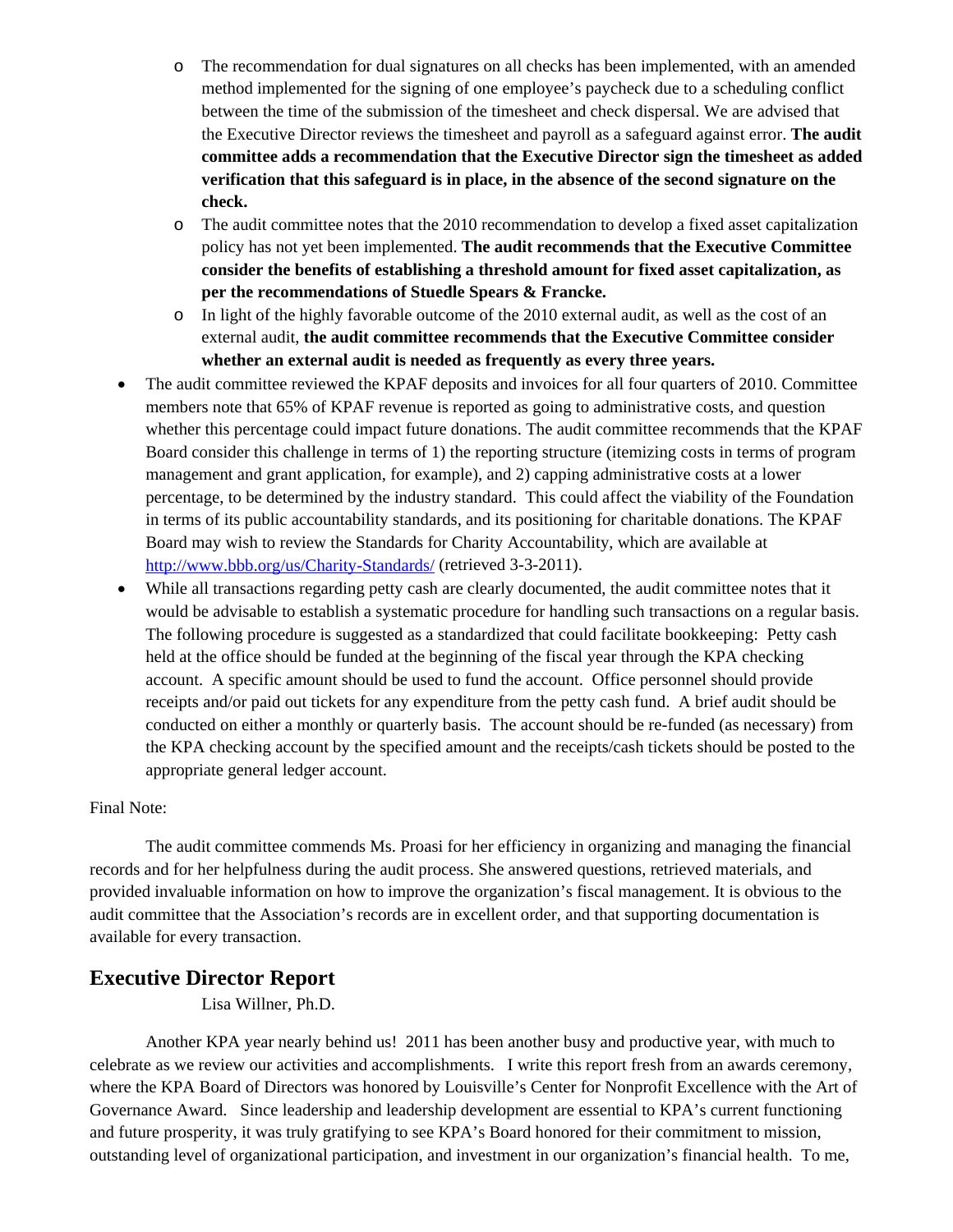the award represented community recognition of what is best about KPA: we are an organization of volunteer leaders, working together for the common good of our members, our profession, and those whom we serve. In serving KPA's mission - *promoting psychology as a profession and a science* - we make strides toward making Kentucky a more psychologically healthy place in which to live and work.

As a result of a board assessment and training in 2010, the 2011 KPA Board instituted orientation and mentoring programs for new board members, and committed itself to undergo a strategic planning process this year. As part of that process, we surveyed the membership about perceptions of the organization. We heard overwhelmingly from you that an aspect of KPA that you most value is its diversity and inclusiveness. The Board re-committed itself to full inclusion of all members, from students to ECPs to seasoned professionals, of all practicing professionals regardless of academic degree, and from practicing clinicians to academicians and researchers. This year, for example, KPA's Board created a new category of dual membership for our scientist practitioners who are both academicians and clinicians.

The 2011 KPA Board identified three strategic priorities for the strategic plan: Membership, Advocacy, and Leadership Development. This year's advances in board development are good examples of KPA's focus on leadership. As part of KPA's developing strategic plan, "membership" encompasses member recruitment, retention and reinstatement, as well as continued excellence in member services. Despite a difficult economy, KPA's membership has grown again this year. Even though there has not been a member dues increase since 2008, dues revenue for 2011 actually exceeded budget projections. As for recruitment and retention, Dr. Ben Birkby has volunteered to undertake some member data mining in the months ahead, which we anticipate will give us useful insight into geographic and other demographic patterns of KPA membership.

It appears that continuing education programming is one of KPA's most valued member services, with substantial discounts for members serving as a significant member benefit. Throughout 2011, I have seen considerable enthusiasm about the broad range of CE programs offered by KPA this year. From a full day of workshops focused on *Returning Veterans and Their Families*, to the *Spirituality and Religion in Clinical Practice* webinar series, from Dr. Sheila Schuster's advocacy training events to Dr. David Hanna's domestic violence series, challenging and interactive programming from the KPA Ethics Committee, Health and Forensic Psychology day-long events, and a regionally focused workshop on abuse of prescription drugs in northern Kentucky, and many more, KPA's reputation for high quality, clinically relevant, and affordable educational programming continues to grow.

As we think about keeping our members current on relevant clinical, research, and cultural issues, another exciting development in 2011 has been the resurgence of KPA's Diversity Committee. For the first time in several years, APA funded a KPA Diversity Delegate to attend the 2011 State Leadership Conference in Washington, D.C. Energized by her experiences there, Dr. Felicia Smith led the Diversity Committee to begin planning for KPA's inaugural Diversity Conference, to be held in April, 2012.

Advocacy, of course, remains a high priority for KPA. At the APA Convention in August of this year, KPA Past President David Hanna, Ph.D., was presented the prestigious Heiser Award for Advocacy for the Profession. (KPA's Dr. Sheila Schuster is a past Heiser Award winner.) At the summer Board Retreat, considerable focus was given to this strategic priority. While "advocacy" in KPA terms has sometimes appeared as a monolithic entity, KPA's leadership has devoted some time and effort to delineating some of its key components as follows: 1) providing effective legislate advocacy for the science and profession of psychology at the state level, 2) providing effective legislative advocacy at the federal level, 3) providing support, advocacy, and education to empower private practitioners to be effective self-advocates, 4) advocating for the general social welfare, as it relates to the science and practice of psychology, and 5) increasing public understanding of psychology's unique strengths and contributions. Increasingly, we hope to see KPA's members take an active role in each of these areas. Avenues will include participation on advocacy task forces and advisory groups, serving as KPA bill watchers, and becoming actively engaged with the KPA Foundation.

As always, the heart and soul of KPA is its members. I am inspired each and every day by your generosity, your professionalism, and your commitment to psychology – you are the reason there is a KPA. The strong commitment of the 2011 Board, officers, and committee chairs to KPA's mission and members is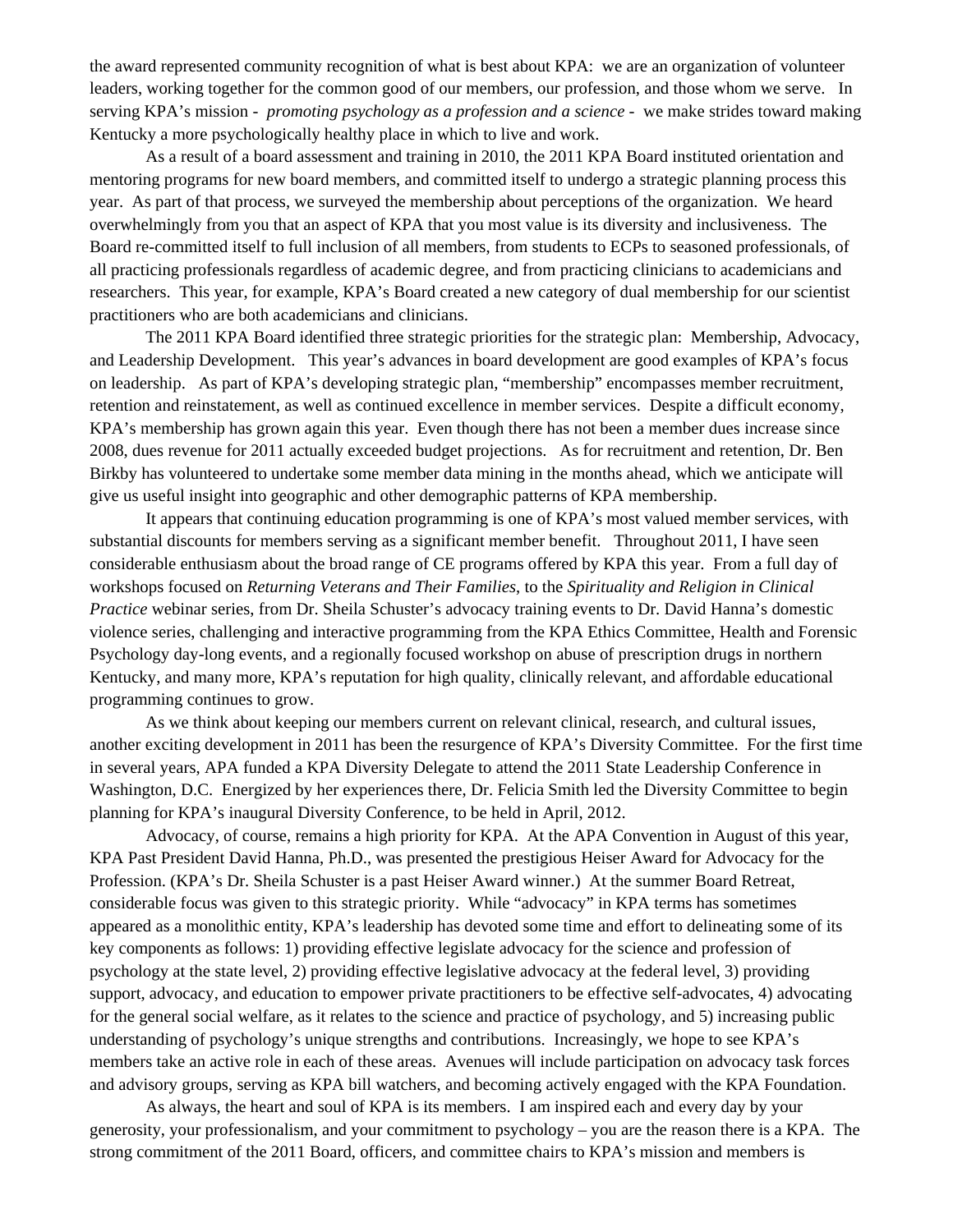powerful, and it has been my pleasure to work with this talented group. At the same time, what makes KPA run – and run smoothly! – is our outstanding staff. Director of Operations Leslie Proasi's dedication, commitment, and organizational skills are well known to anyone who comes in contact with the KPA central office. Administrative Assistant Sarah Burress, as she says herself, has "grown up" at KPA. Starting here as a receptionist while a student at UofL, Sarah has gotten married, bought a house, and become a mother during her four-year KPA tenure. Hers is the smiling face that is the first you see at KPA events, and the cheerful and helpful voice on the phone. As a team, Leslie and Sarah are committed to continuous improvement, always asking at the end of each project or event, "How can we do it better next time?" Thanks also to our independent contractors, the "iconic Sheila Schuster" (to quote APA's Dr. Katherine Nordal), and Director of Professional Affairs, Liz McKune, for their ability to see psychology and psychological practice within the context of the bigger picture.

There are more opportunities for growth and unique learning events in KPA's future, and I'm glad you'll be a part of them. I look forward to continuing to serve you in 2012.

#### **Membership Report**

Leslie Proasi, Director of Operations

As of September 30, 2011 KPA has a total of 668 voting members and 422 affiliate members. As you will see from the below chart, KPA's membership continues to grow, particularly among full voting members. Affiliate members are primarily undergraduate and graduate psychology students. Although the number of affiliate members has decreased over the past couple of years this is not unusual since undergraduate students change their majors and graduate students leave for internships.

| Membership Comparison                          |           |           |           |  |
|------------------------------------------------|-----------|-----------|-----------|--|
| <b>Full Members</b>                            | 9/30/2009 | 9/30/2010 | 9/30/2011 |  |
| <b>Doctoral Members</b>                        |           |           |           |  |
| <b>Full Doctoral</b>                           | 308       | 313       | 333       |  |
| Early Career - Doctoral Level                  | 66        | 81        | 67        |  |
| <b>Total Doctoral Members</b>                  | 374       | 394       | 400       |  |
| Masters w/ Independent Functioning Members     | 50        | 56        | 57        |  |
| <b>Masters Under Supervision Members</b>       |           |           |           |  |
| Full Masters Under Supervision                 | 45        | 45        | 54        |  |
| Early Career - Masters Level                   | 27        | 27        | 32        |  |
| <b>Total Masters Under Supervision Members</b> | 72        | 72        | 86        |  |
| <b>Academic Members</b>                        | 87        | 95        | 99        |  |
| <b>Emeritus Members</b>                        | 43        | 43        | 26        |  |
| <b>TOTAL Full Members</b>                      | 626       | 660       | 668       |  |
| <b>Affiliate Members</b>                       | 9/30/2009 | 9/30/2010 | 9/30/2011 |  |
| <b>Undergraduate Students</b>                  | 193       | 184       | 200       |  |
| <b>Graduate Students</b>                       | 211       | 188       | 176       |  |
| Post-Doctoral Level                            | 14        | 12        | 17        |  |
| Out-of-Sate                                    | 24        | 24        | 24        |  |
| <b>Allied Mental Health Professionals</b>      | 3         | 4         | 5         |  |
| <b>TOTAL Affiliates</b>                        | 445       | 412       | 422       |  |
|                                                |           |           |           |  |
| <b>OVERALL TOTAL</b>                           | 1071      | 1072      | 1090      |  |

**Membership Comparison**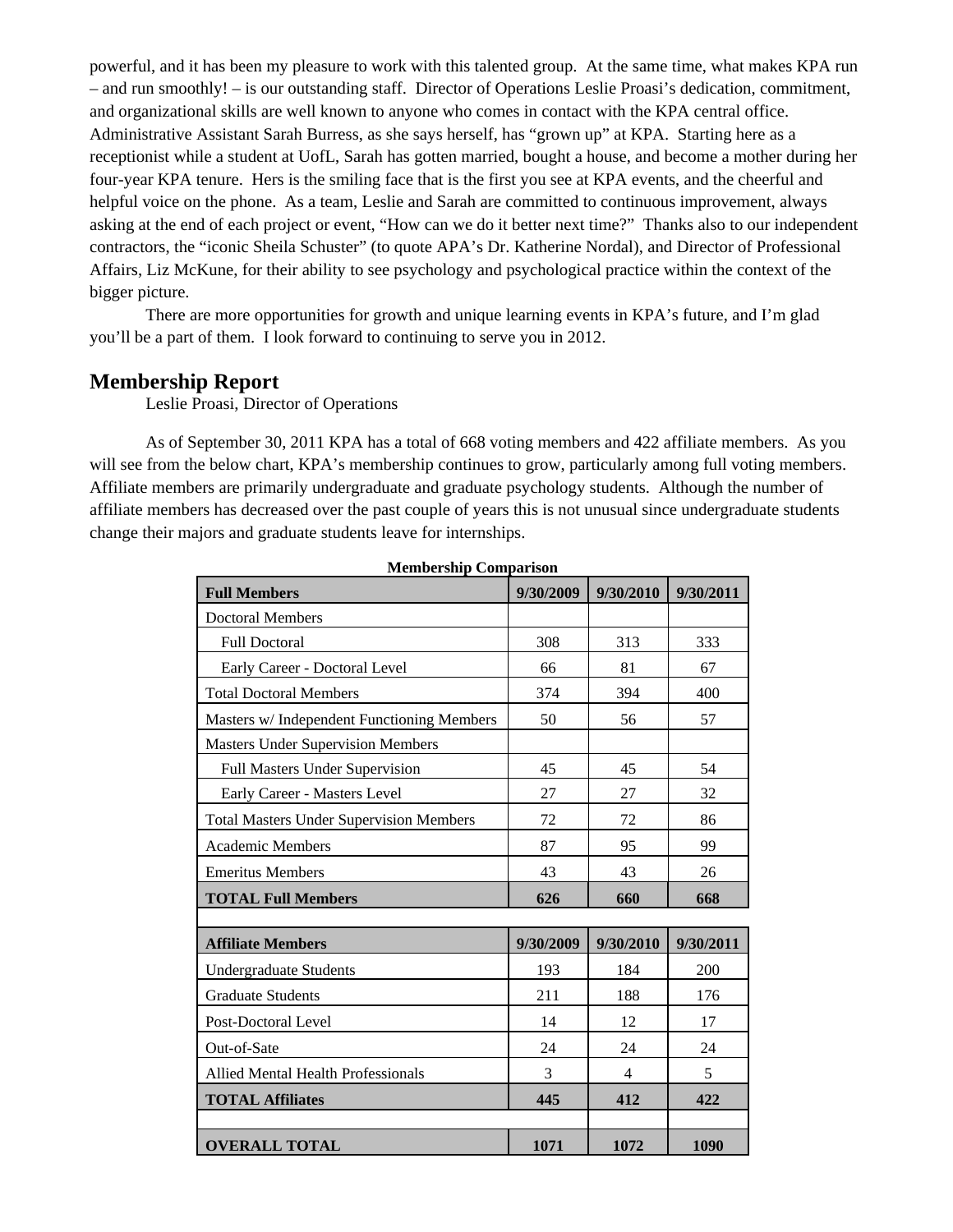# **Director of Professional Affairs Report**

Elizabeth W. McKune, Ed.D.

Dr. Liz McKune has served as Director of Professional Affairs for the past year. She has been actively involved in communicating with the membership to assist them in developing vibrant practices.

*2011 activities.* Participated in the State Leadership Conference. Has produced weekly e-mail blasts to the membership about timely and relevant topics pertinent to the practice of psychology in Kentucky. Responded to members questions via phone, e-mail, and in-person. Has maintained active conversations with various payers. Represented KPA with the Kentucky Voices for Health group. Actively participate in conference calls, list-servs, and e-mail exchange with other Directors of Professional Affairs and the American Psychological Association. Remains in contact with the Professional Affairs Advisory Group of those practicing psychology across the state.

2012 goals. Continue to be available to and provide information to support the practices of psychologists in Kentucky. Continue to act as a liaison to APA and other DPA's across the country to assist in remaining abreast of current issues impacting the practice of psychology. Continue to advocate for psychologists with payer groups.

*Additional Comments.* Please let me know if you would be interested in serving on an Advisory Group to assist me in learning more about what is going on across the state in a variety of settings. A huge "thanks" goes out to Dr. Larry Raskin, Dr. Steve Riggert, Ms. Mary Yerkey, and Mr. Robert Wetter for their assistance as my Advisory Group.

# **Legislative Agent Report – Federal Advocacy Coordinator (FAC) and KPA Lobbyist**

Sheila A. Schuster, Ph.D.

As the KPA State Legislative Agent (Lobbyist) and the KPA Federal Advocacy Coordinator (FAC), I serve as the point person for KPA's legislative activities at both the state and federal levels. At the state level, it is my job to be a liaison for the KPA Board and KPA members with policy-makers in Frankfort, in both the Legislative and the Executive branches. In dealing with policy and advocacy at the federal level, I serve as a liaison between the APA Governmental Affairs Office and the KPA Board and those KPA members who are interested in advocacy for psychology and mental health policy at the Federal level. In these positions – particularly on state issues – I also serve as the facilitator of communication and coordinator of advocacy activities with other mental health and health care organizations and coalitions. Both FAC and Lobbyist activities are conducted with the goal of enhancing the public good by educating policy-makers and the public about psychology, improving reimbursement and practice opportunities for psychologists, ensuring that educational resources are available, and promoting and protecting the practice of psychology.

*2011 goals and accomplishments – state.* Early in the 2011 General Assembly session, I presented my annual workshop on being an effective advocate, offered each year to KPA members and students, as well as to public health, behavioral health and children's advocacy groups. This year's attendance was the highest ever – approximately 85 in all! The short session was mired in concerns about the Medicaid shortfall and the preparatory maneuvers for the November gubernatorial election. The Medicaid problem was not solved until a Special Session was conducted, resulting in the advent of managed care to the Medicaid program in 104 of Kentucky's 120 counties. The outcome of the gubernatorial election remains to be seen on November  $8<sup>th</sup>$ ! One of the few pieces of legislation that was passed established Technical Advisory Councils (TACs) to the Medicaid Advisory Commission; I was named as a member of the TAC on Behavioral Health and a KPA representative was named as a member of the TAC on Children's Health. KPA members provided testimony and strategy around the attempt to pass legislation to preclude the use of the death penalty against an individual with a serious mental illness who commits a capital offense. The legislation will be introduced again in the 2012 session.

Outside of the legislative arena, I have been working with KPA Director of Professional Affairs Liz McKune and KPA members who are health psychologists to resolve a discrepancy in reimbursement by one of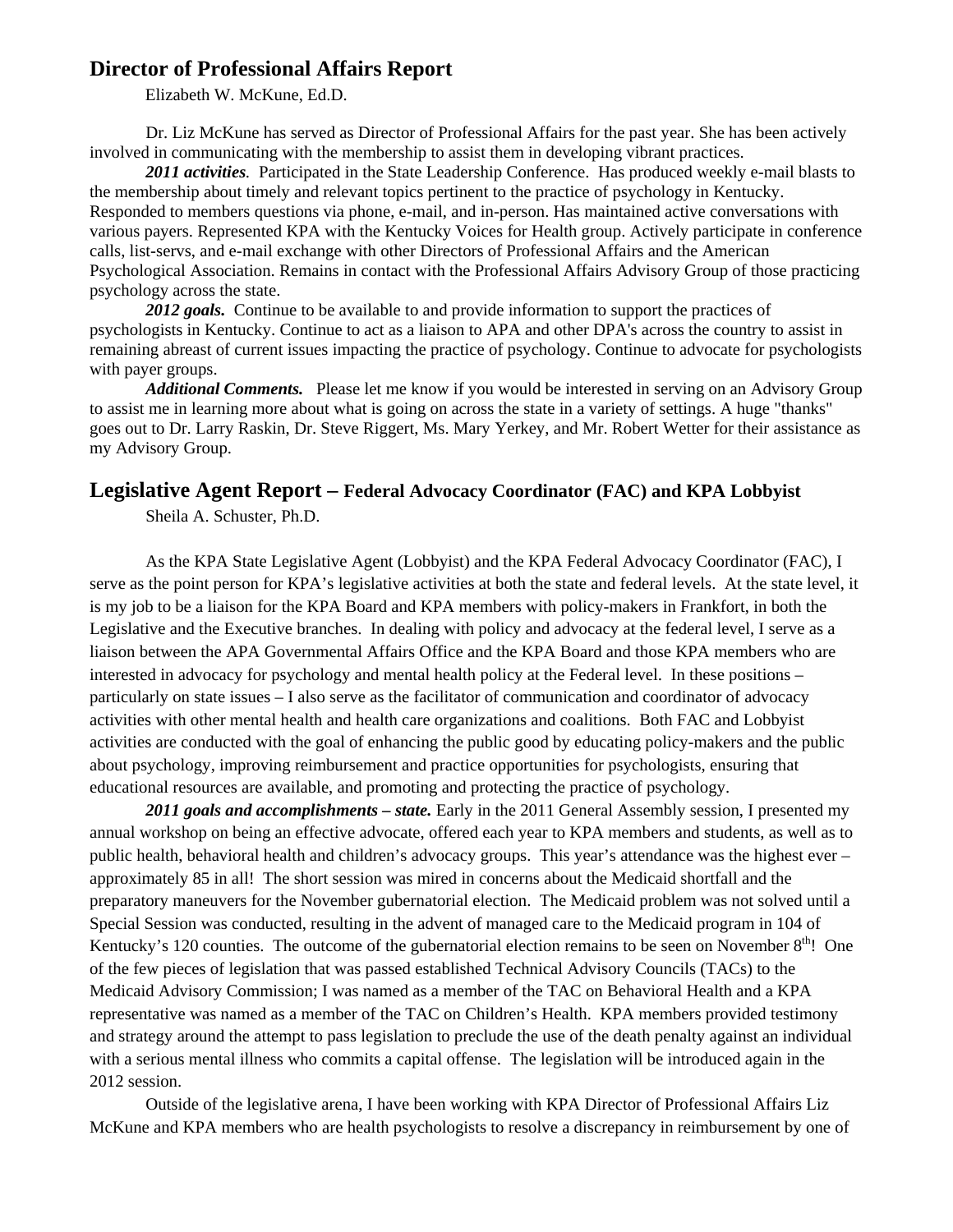the state's largest insurers for services reimbursed on the physical health side as opposed to those reimbursed on the mental health side. We are anticipating a very favorable resolution before the end of the year!

*2011 goals and accomplishments – federal.*KPA was well-represented by 7 of its leaders in the March 2011 Hill visits conducted as part of the APA State Leadership Conference (SLC). Contacts were made with key staff in seven of the eight Kentucky Congressional delegation offices. Discussion were held around an agenda of revising the Medicare definition of "Physician" to include psychologists, restoring cuts to the Medicare reimbursement rate for mental health services, and including psychologists in financial support for electronic health records. Later in the year, we were able to secure the support of Congressman John Yarmuth  $(D - 3<sup>rd</sup>$  District) as a Co-Sponsor of the legislation (H.R. 831) to revise the Medicare physician definition. As of this date, the legislation is still pending. We also worked in concert with alerts issued by the APAPO office to generate calls of concern to the members of the delegation to stave off further cuts to Medicare reimbursement. KPA leadership also responded to a state-initiated alert concerning the potential loss of disability benefits by refugees. Unfortunately, Sen. Rand Paul has stood in the way of passage of the legislation needed to protect these individuals.

*2012 plans.*A priority goal will be to improve the participation of KPA members and students in advocacy efforts at both the federal and state levels. Continue to provide advocacy training with psychologists and students to increase the participation of KPA members in public policy change efforts. Looking toward the future, outreach will be focused primarily on students and ECPs to develop the necessary advocacy forces. Continue to work with the KPA Director of Professional Affairs (DPA) and affected members to address systematically the problems with third-party reimbursement for psychological services.

At the state level, there will be continued work with the KY Mental Health Coalition to pass legislation precluding the use of the death penalty for individuals with severe mental illness. With the 2012 General Assembly session being a budget session, KPA will be working with all behavioral health partners to secure general funds to support the community mental health centers and other community-based treatment programs. Federal advocacy goals continue to be: inclusion of psychologists in the Medicare definition of "physician", support for integration of behavioral health and primary care, and restoration of proposed cuts to Medicare reimbursement for psychological services.

A new initiative will be implemented to train interested KPA members to track state legislation and regulations in preparation for creating a KPA Legislative Committee for monitoring legislation and preparing responses to bills and regulations. This committee will then provide support and psychological expertise in transitioning the primary lobbying responsibilities to another individual (probably not a psychologist) in the future.

*Opportunities for involvement.* KPA members or students who are interested in shadowing in Frankfort during the 2012 legislative session and/or in receiving federal action alerts from APA, should contact the FAC and Lobbyist at advocacyaction@bellsouth.net. Please join the KPA Grassroots Advocacy Network (GRAN) by noting your interest in your Member Profile online. The Advocacy Training workshop will be offered on Monday, January 23, 2012 from 1 – 4 p.m. in Frankfort.

# **KPA Board Representative Reports**

# **Regional Representative Reports**

**Central region**. Elected Representative: Byron Tharpe, M.A. My focus as the Central Region Representative on the KPA Board has been to help provide input to the organization on ideas and concerns of the members of my region on issues in psychology.

*2011 activities.* During 2011, I have made it a point to welcome all new members in our region. I have also been working on a plan to have a CE event during late summer of 2012 in the Central Region.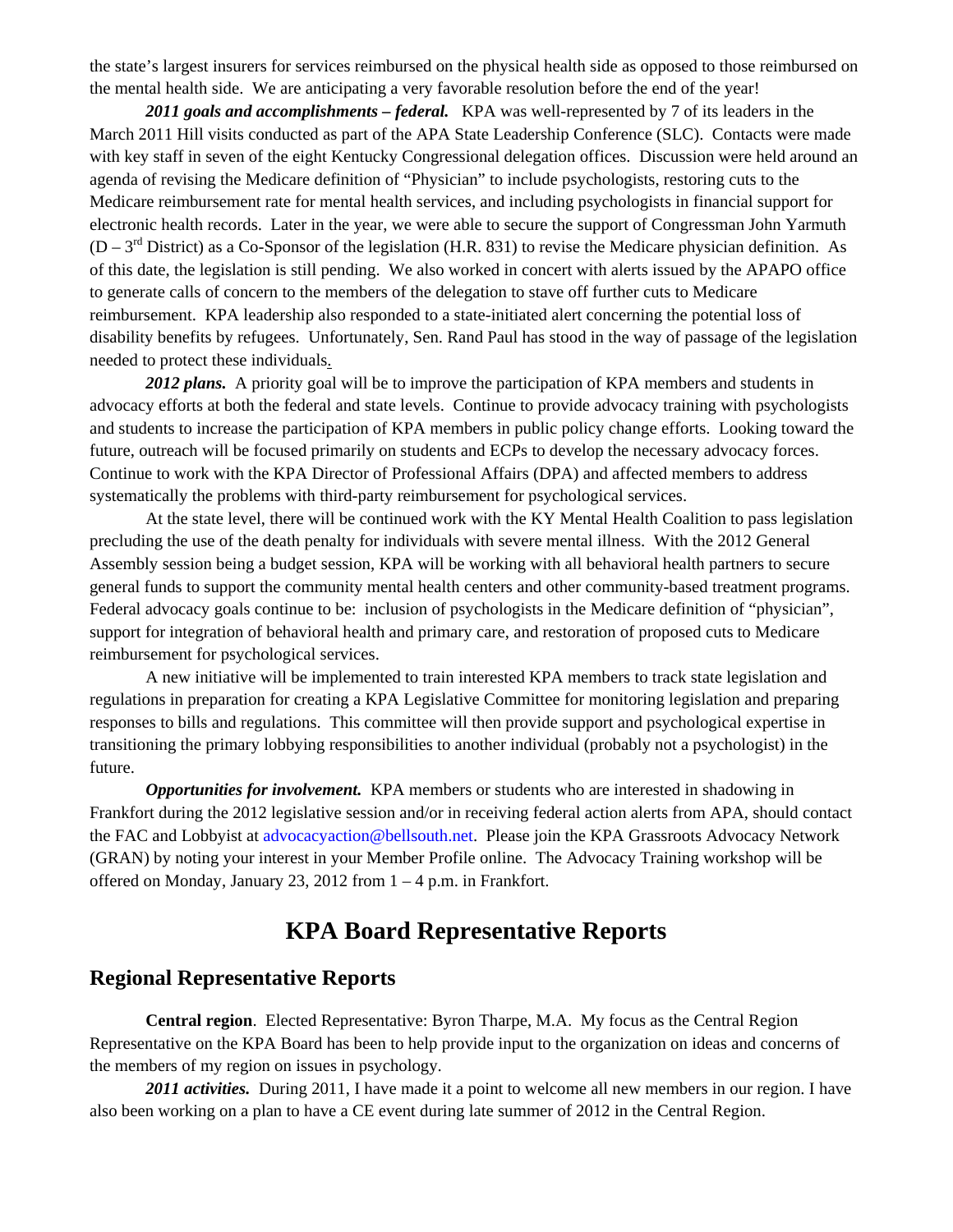2012 goals. My goal as the Central Region Representative for 2012 is to hold a CE and a social event in the Central Region for members along with encouraging members of the region to communicate with me regarding their interests and concerns.

**Eastern region.** Elected Representative: Gerald Walker, Psy.D. I have represented KPA to the psychological community in eastern Kentucky area, and served as the contact person for psychologists in Eastern Kentucky to facilitate their participation in KPA.

2011 *activities*. I have been contacting new and lapsed members to provide a contact and support that is available in their area. My term will end in January. I am planning on doing a presentation for the interns at the ARH consortium this spring.

**Fayette region.** Elected Representative: Jennifer Sutherland , M.S., Ed.S. My primary roles are to serve as a liaison between KPA members and the KPA board and serve on the Membership Committee.

*2011 activities.* I maintained contact with Greater Fayette Area KPA members through the listserv and kept them informed of board activities. I contacted my region's new members to welcome them to KPA, told them about my role, and encouraged them to contact me with questions, concerns, suggestions, etc. I promoted the use of the listservs. I contacted lapsed members to inquire about their reasons for non-renewal and encouraged them to renew. During the membership campaign, I contacted several non-members, told them about the benefits of membership and was successful in gaining some new members. I attended monthly phone Membership Committee meetings. I chaired two of these meetings in our chairman's absence. I held breakfast meetings for child/adolescent practitioners in our region. I hosted a KPA social hour after the Ethics workshop in Lexington. I hosted our yearly social gathering for region members at Larry and Karen Springate's home. I attended the yearly KPA board retreat and contributed to the development of the new strategic plan. I obtained donations for the silent auction at KPA convention.

2012 goals. I will continue to maintain contact with Greater Fayette Area KPA members through the listserv and keep them informed of board activities, to welcome new members to KPA and encourage their questions and input, to follow up with lapsed members, and to promote the use of the list serves. I will work toward increasing membership, in general, but especially during the membership campaign. I will start a peer supervision group after gathering more information about the best day and time. I will set a date for January. I will remain active on the Membership Committee and participate in monthly phone meetings (see Membership Committee goals). I will continue with the Joseph Beth child/adolescent breakfast meetings several times a year. I will plan our yearly social gathering for region members. I will attend the yearly KPA board retreat. I will contribute to implementing KPA's new strategic plan.

**Greater Jefferson region**. Elected Representative: Benjamin Birkby, Psy.D. The primary purpose of my role is to communicate with members in the Greater Jefferson Region area and learn about the predominant issues that affect them, and then convey these issues to the KPA Board. Other duties include assisting with retention and recruitment of members in this region, publicizing "announcements of interest" for members in our area, working with the KPA Ambassador Program, and assisting the KPA Central Office with CE events held in this region. I also participate as a member of the Membership Committee via monthly teleconferences, quarterly in-person meetings, and Board meetings.

*2011 activities.* I actively participated in the Annual Board Retreat and helped to shape the strategic direction of KPA. I initiated a project to examine the member database to provide useful information to the Membership Committee (and the Executive Committee) in terms of meeting the needs of the membership. I welcomed new members to the region and encouraged those members that had let their membership lapse to renew. I helped promote KPA sponsored events in the region through announcements on the listserv, and I communicated regularly with the regional membership as a whole. My term expires at the end of this calendar year.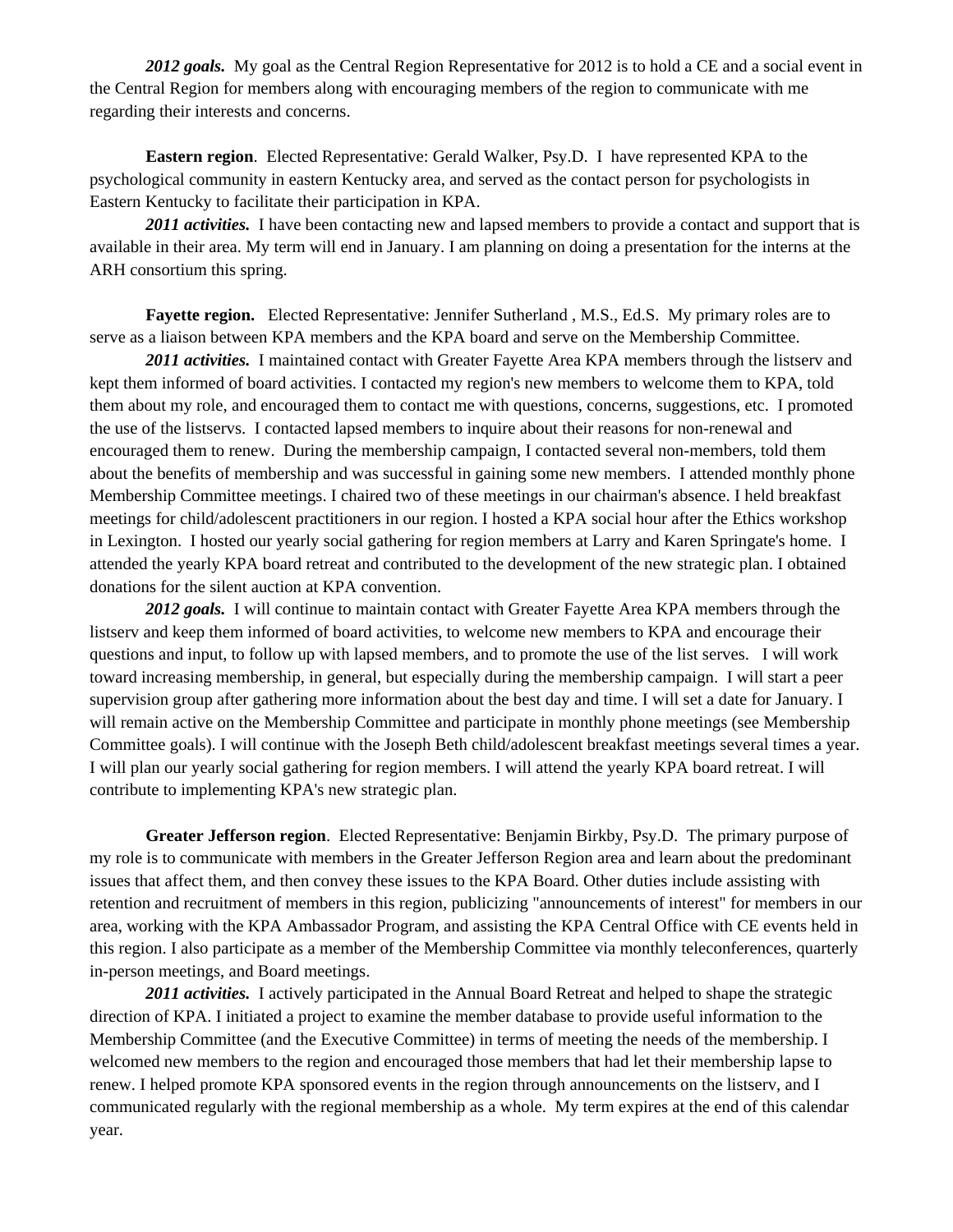**Northern region.** Elected Representative: Sean Reilley, Ph.D. The Northern Regional representative serves as a liaison between Northern Members and the KPA Board.

*2011 activities.* The goal of contact and information sharing with new and existing members was met through personal emails and use of the listserv. Recruited several new Northern Members. Goal of identifying Northern member concerns or issues and communicate and collaborate with the Membership Committee to identify possible solutions. Surveyed regional members and worked with Membership committee to facilitate solutions (e.g., increase CE offerings in the region). Goal of having a Northern Region 1-day CE Event with social/networking. Surveyed Northern Members and worked with KPA ED, Director of Operations, and CE Development Chair to plan and implement a 1-day CE event on topics of regional interest that was held in Florence, KY in Northern Region in July, 2011.

2012 goals. Continue regular contact with Northern members to share and solicit information about member concerns and questions. Work with CE planning committee to determine the next opportunity for a Northern Region CE Event with topics of specific interest to Northern members. Continue to recruit new Northern Members to KPA.

**Western region.** Elected Representative: Ed Morris, Ph. D. My goal as the Western Region Representative has been to represent western Kentucky's psychologists interests to KPA. Included in this overall goal is my interest in seeing more participation by western region psychologists in KPA activities and membership.

*2011 activities.* We have contacted potential and lapsed members to of KPA. We have continued to conduct social events to attract new members and the participation of existing members. We attempted to schedule a CE event for the western region, but this has been put on hold until the spring to avoid conflict with KPA Annual Convention and to allow for greater availability of presenters. We conducted one social event that included the attendance of the Executive Director and Legislative Liaison that was well attended.

#### **Interest Section Representative Reports**

*NOTE: The five KPA Interest Sections with the largest membership at the time of Board elections will be entitled to elected representation on the KPA Board of Directors. For 2011, the five interest sections with board representation are: Child/Adolescent, Clinical, Education and Training, Health, and Science/Research.* 

**Child/Adolescent Interest Section.** Elected Representative: Felicia D. Smith, Ph.D. The Child and Adolescent Section is a special interest section that promotes initiatives for psychologists who focus on children and adolescents in their practice, research, and teaching. The primary aims of this section are to allow a means by which the interests of child and adolescent psychologists can be addressed and to provide a medium for mutual support among colleagues. The section's representative holds a voting position on the Board of Directors and attends each quarterly board meeting. The section welcomes members with new ideas and those interested in carrying out activities of the section.

*2011 activities.* The Child and Adolescent Section expanded its regional meetings to include the Louisville/Jefferson County region. The Lexington area continued its regular meetings of child/adolescent psychologists within its region, two similar meetings were held in the Louisville area. As a group, these meetings serve as an opportunity for psychologists from different work settings and areas of expertise to come together and network and discuss topics of interest (e.g., psychological research in mainstream media).

2012 goals. As my term concludes as Child/Adolescent Section Representative at the end of 2011, I plan to assist with the transition to the new representative. I will initiate an email/phone call to the new representative to answer any questions they may have and make myself available for any future support that I may provide.

*Opportunities for involvement.* The Child/Adolescent Section is always open to new section members. If interested in the section, simply update your member profile on the KPA website and list the child/adolescent section as an area of interest. You will be automatically added to the listserv, which provides access to section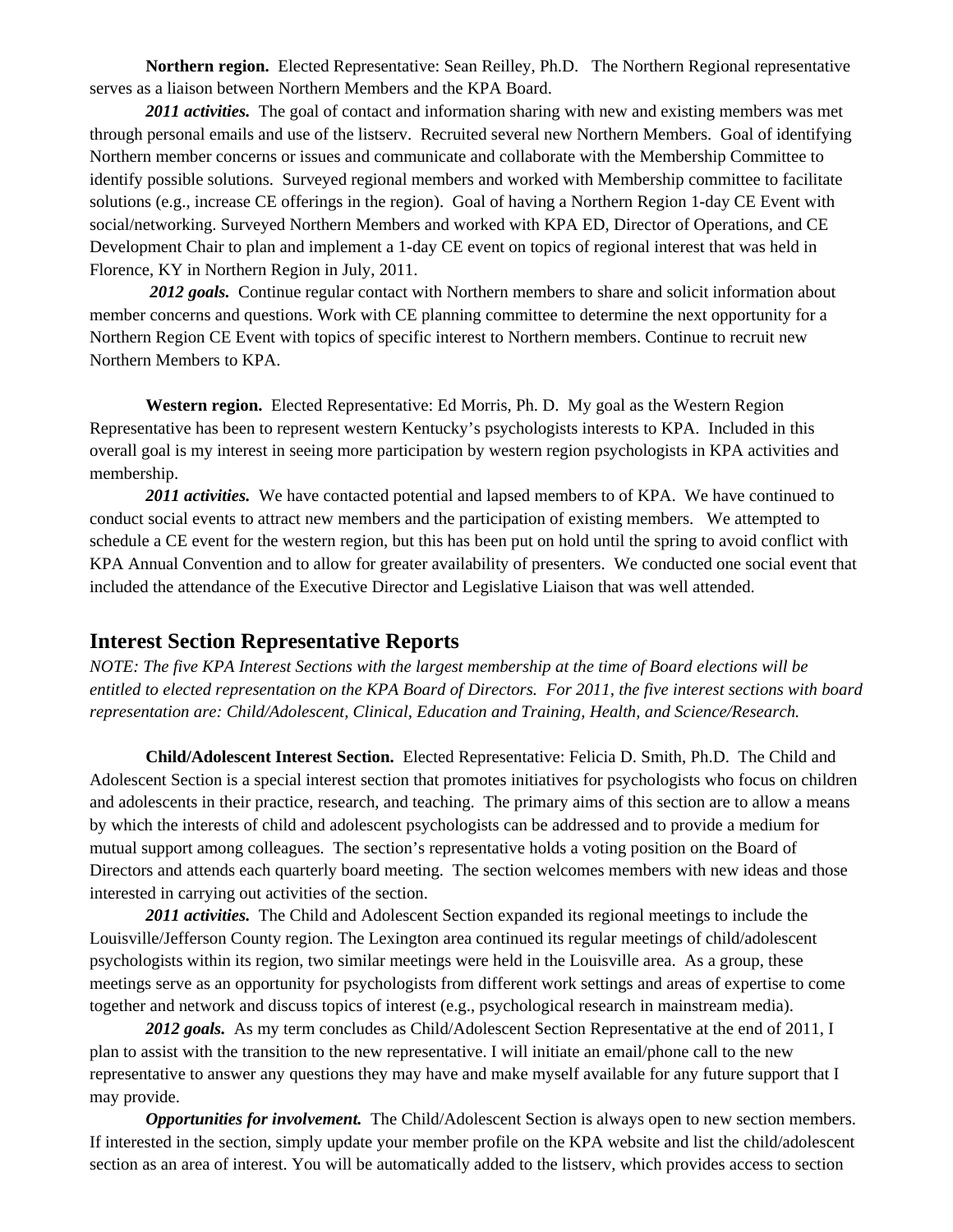members across the state and serves as our primary means of communication for posting upcoming events and topics of interest.

**Clinical Interest Section.** Elected Representative: Charles Webb, Psy.D. My purpose as the Clinical Interest Section Representative is to coordinate the functioning of KPA's clinical members and represent their interests to the KPA board.

2011 *activities.* 1. Corresponded with and welcomed approximately 17 new clinical listserv members by e-mail. 2. Attended the KPA board retreat at Barren River State Park in 2011. 3. Attended 4 KPA board meetings in December 2010, March, June, and September 2011 and submitted quarterly reports. 4. Solicited for the silent auction for 2011 KPA convention. 5. Investigated concerns of Master's level Licensed Psychological Associates not being reimbursed in private practice by insurance panels.

*Additional Comments.* Feedback and suggestions from members about how to improve the clinical interest section are welcomed and encouraged.

**Community & Public Service Interest Section.** The position of Coordinator of the Community and Public Service Interest Section is currently vacant. If you have an interest in this position, or would like to make a nomination, please contact 2012 KPA Board President, Joni Caldwell, Ph.D.

**Developmental Disabilities Interest Section.** Appointed Representative: Stan Bittman, Ph.D.

**Education and Training Interest Section.** Elected Representative: Danelle Stevens-Watkins, Ph.D. The purpose and focus of my position as the Education & Training Representative encompasses several areas. I engage regional representatives in gauging the educational and training needs of each region of the state. I work closely with the Diversity Committee chair to ensure programming offered by KPA is representative of the expectations of our national organization and to promote multicultural competence among psychologists in the state of Kentucky. A large focus on my position is assisting with the planning and coordinating of the Spring Academic Conference. Furthermore, I ensure open lines of communication between myself and my constituents to ensure accurate representation of their interests.

*2011 activities.* Recruited members to KPA representative of diverse groups across the state. Attended and participated in the Annual Strategic Planning Board Members Retreat. Enhanced the Spring Academic Conference and engaged psychologists across the state to participate and encouraged student participation. Began the initial planning stages for the first of what we hope will be many KPA Diversity Conferences.

2012 goals. Think of creative ways to engage constituents to enhance communication and express their interest areas and needs/wants for education and training among psychologists across the state. Continue to assist with the planning and coordinating of the 2012 Spring Academic Conference. Ensure a successful first Diversity Conference Scheduled for April 2012. Continue to welcome new members, recruit members, and disseminate relevant information to constituents.

**Forensic Interest Section.** Elected Representative: Kelli Marvin, Ph.D.

*2011 activities.* Forensic Interest Section increased membership to a level sufficient to qualify it for elected board representation. (The five KPA interest sections with the largest membership are entitled to an elected seat on the KPA Board of Directors.) Several continuing education seminars were offered throughout the year. Positive relationships were fostered across the forensic psychological and legal community, with attorneys afforded CLE credit for attendance of KPA forensic seminars and continuing education events.

2012 goals. Online literature resource; formation of forensic peer supervision groups; investigate subsection representation for criminal, family, and civil-focused forensic psychology sub-groups; hold twice annual forensic psychology meetings with locations to alternate between Lexington and Louisville.

**Health Psychology Interest Section.** Elected Representative: Amanda Merchant, Ph.D. As a Board Representative I have intended to bring health psychologists together to promote the effectiveness and practice of health psychology interventions, through the listserv, CE events, and the annual convention. I also hope to represent the interests of health psychologists through my work with the KPA board.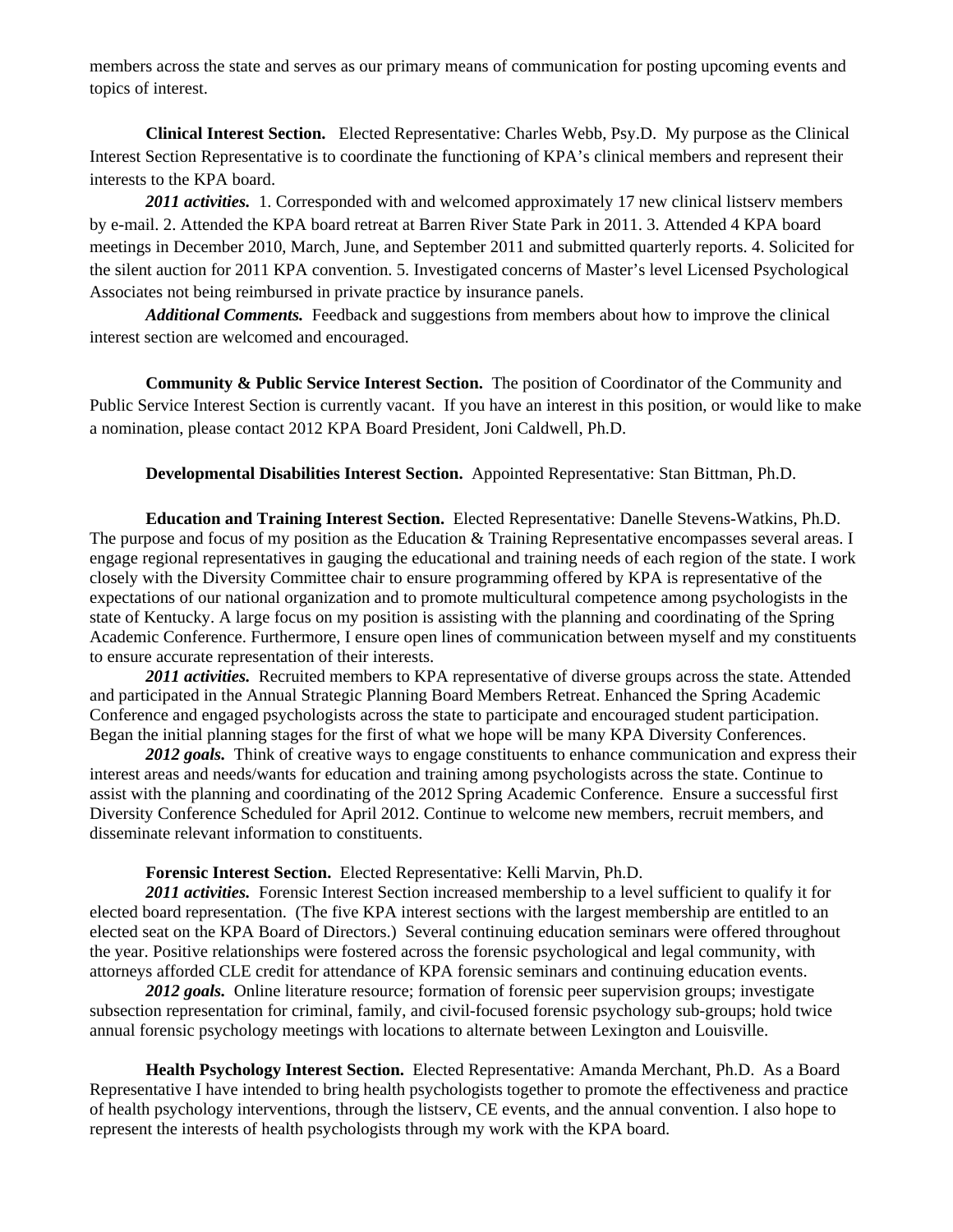*2011 activities.* Organized a Health Psychology Workshop this year which included speakers on sleep, chronic pain, breast cancer, and bariatric surgery. Attended Board meetings, the annual retreat, and communicated with colleagues through the listserv.

2012 goals. Increase use of the listserv to communicate changes in health psychology issues related to medical insurance changes, new research data, upcoming CE events etc. Organize health psychology workshop for the Spring. Increase inclusion of academic psychologists and graduate students with a health psychology focus.

*Additional Comments.* I encourage feedback and suggestions.

**Science and Research Interest Section.** Elected Representative: Jamie Studts, Ph.D.The Science and Research Section is for KPA members interested in the world of research,and achieved a seat on the KPA Board in 2010. This section seeks to represent the contributions and needs of science and research-focused KPA members, but is open to any interested KPA member. Section members constitute a diverse community of psychologists who may or may not be actively involved in conducting research and includes individuals working in both the private and public sectors (academic and non-academic). The section has a KPA-based listserv that is used for communications among section members.

*2011 activities.* The primary accomplishment for the year has been to support the Spring Academic Conference by contributing to the planning committee, developing the paper session for graduate students, and chairing the mentoring awards committee. The second accomplishment is an ongoing effort to increase KPA involvement among psychologists in academia. This project involves submitting a proposal to KPAF to develop a travel program to support opportunities to share research across Kentucky-based academic institutions. More details will be provided as the proposal works its way through the review process.

2012 goals. Unfortunately, the Science & Research Section has not retained its position on the KPA Board for the coming year, since only the five largest interest sections have a dedicated seat on the KPA Board. However, continued efforts to integrate science and research-oriented psychologists into KPA will hopefully allow us to regain our Board position. Another goal for 2012 is to continue to support the SAC.

*Additional Comments.* As a relatively new interest section, we continue to welcome new members as well as any feedback or ideas regarding how the interest section could be most helpful to members.

#### **KPA Member Category Board Representative Reports**

**Academic Representative.** Elected Representative: Pam Cartor, Ph.D. The role of the academic representative is to represent the interests of academic members to the KPA Board, and to serve as a liaison and resource for academic members.

*2011 activities.* This year a new dual membership category, Clinical/Academic, was approved. This category is for members who are employed at a college or university and are involved in teaching or research, and who also provide health services. Previously, those members were only classified as Clinical and were not represented in the Academic Member section. The goal to provide more programming for faculty at the KPAF Spring Academic Conference was successfully met. For the first time, a workshop specifically for faculty was offered: Making a Difference: How do we know if we are? In addition, instead of the traditional Department Chair lunch, we held a lunch and facilitated discussion for all faculty members at the conference.

2012 goals. Planning for the 2012 KPAF Spring Academic Conference is underway. It will be held on March 31, 2012 at the University of Kentucky. We will continue to provide programming for faculty and we will celebrate the 25th anniversary of the Psych Bowl. I have been working with the Education and Training and the Science and Research Interest Section Representatives on ideas to increase participation and benefits for our academic members.

**KPA Graduate Students (KPAGS) Representative.** Elected Representative: Erica Birkley, M.S. As a KPAGS representative, my goal is to serve as a liaison to the board in presenting the needs and interests of graduate psychology students in the state of Kentucky. My mission is to recruit new KPAGS members, represent KPAGS at psychological events throughout the state, provide KPAGS members with news relevant to their interests and represent KPA in a professional manner.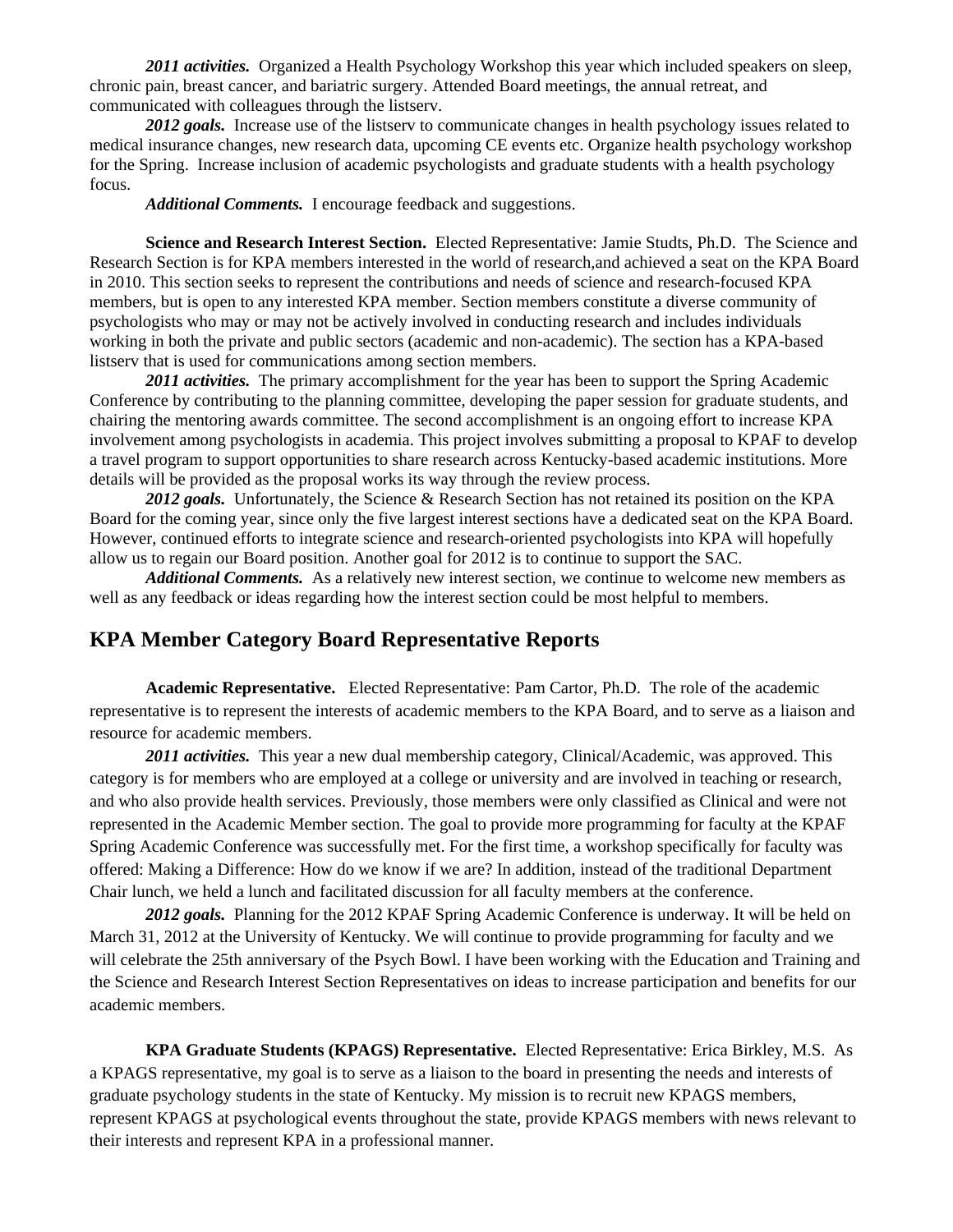*2011 activities.* Provided KPAGS recruitment materials and information at the KPA Academic Conference. Welcomed new KPAGS members to KPA and kept graduate students informed on KPA and other related news. Active recruitment of graduate students to join KPA.

*2012 goals.* Plan a KPAGS social event for the weekend of the KPA Convention in Lexington, KY. Recruit KPAGS members and/or KPA Ambassadors to form a committee. Provide a KPAGS information booth at the KPA Convention and the KPA Spring Academic Conference. Recruit graduate and undergraduate students to participate in both the KPA Conference and the KPA SAC.

*Additional Comments.* KPAGS is actively accepting new members.

**Master's Representative.** Elected Representative: Debborah M. Arnold, M.A. The Master's Representative position on the KPA Board serves as a voice for professionals credentialed at the Master's level. This is a permanent position with full voting privileges. This is a permanent position with full voting privileges.

*2011 activities.* -Contacted and sent welcome email to all new Master level KPA members approved from July 2010 to present. -Provided informational emails to all Master level members regarding KPA activities and initiatives. -Serving in the role of liaison between MA members and the KPA Board, actively solicited issues and concerns from MA members prior to KPA Board meetings and presented those to KPA Board Chair. -Provided support to the American Psychological Association Disaster Response Network liaison, Dr. Doug Hindman in increasing the participation and registration of Licensed Psychologist to assist in Disaster Behavioral Mental Health Services.

2012 goals. -Goal 1: To ensure any specific issues impacting Master level practitioners are professionally presented and addressed timely through appropriate channels. -Goal 2: Maintain contact and facilitate KPA networking with college and universities that offer terminal master degrees.

# **KPA Committee and Liaison Reports**

# **Committees**

**Bylaws Review Committee** (ad hoc). Chair: Henry Davis, Ph.D.

**Communications Committee.** Chair: Sean Reilley, Ph.D. Members: Chuck Webb, Angela Lucas, Leslie Proasi, Brenda Nash, Jennifer Burleson, Tony Sheppard, Irene Kostiwa.

*Overview.* The current focus of the Communication Committee is to enhance communications between and among the KPA organization and its membership. The primary workload of the committee involves developing and sending out KPA e-Newsletters; preparing KPA's flagship periodical, the Kentucky Psychologist; and assisting with new content and updates to the KPA Website.

*2011 activities.* Prepared and edited two issues of the Kentucky Psychologist for distribution to the memberships. Coordinated contributions, prepared, and edited seven issues of KPA e-Newsletter (broadened scope of content and formatting, and included advertising options). As a result, KPA sent regular updates to 2000+ members about different aspects of the organization in a more efficient and cost effective manner. Prepared and submitted a KPA Policy on Electronic Media for KPA member and Board review.

2012 goals. Explore new leadership for the committee and additional means for increasing committee participation. Continue to enhance and explore options for KPA E-newsletters and the Kentucky Psychologist to increase the breadth of communications to and from the membership.

*Additional Comments.* Please notify the KPA office if you are interested in chairing or serving on the Communications Committee.

**Continuing Education Program Development Committee.** Chair: Joseph Edwards, Psy.D. Members: Laurie Mount Grimes, Ph.D., Stephen Stratton, Ph.D., Lisa Cheney, Psy.D., Rochelle Mehl, Ph.D., David Katz, Psy.D.,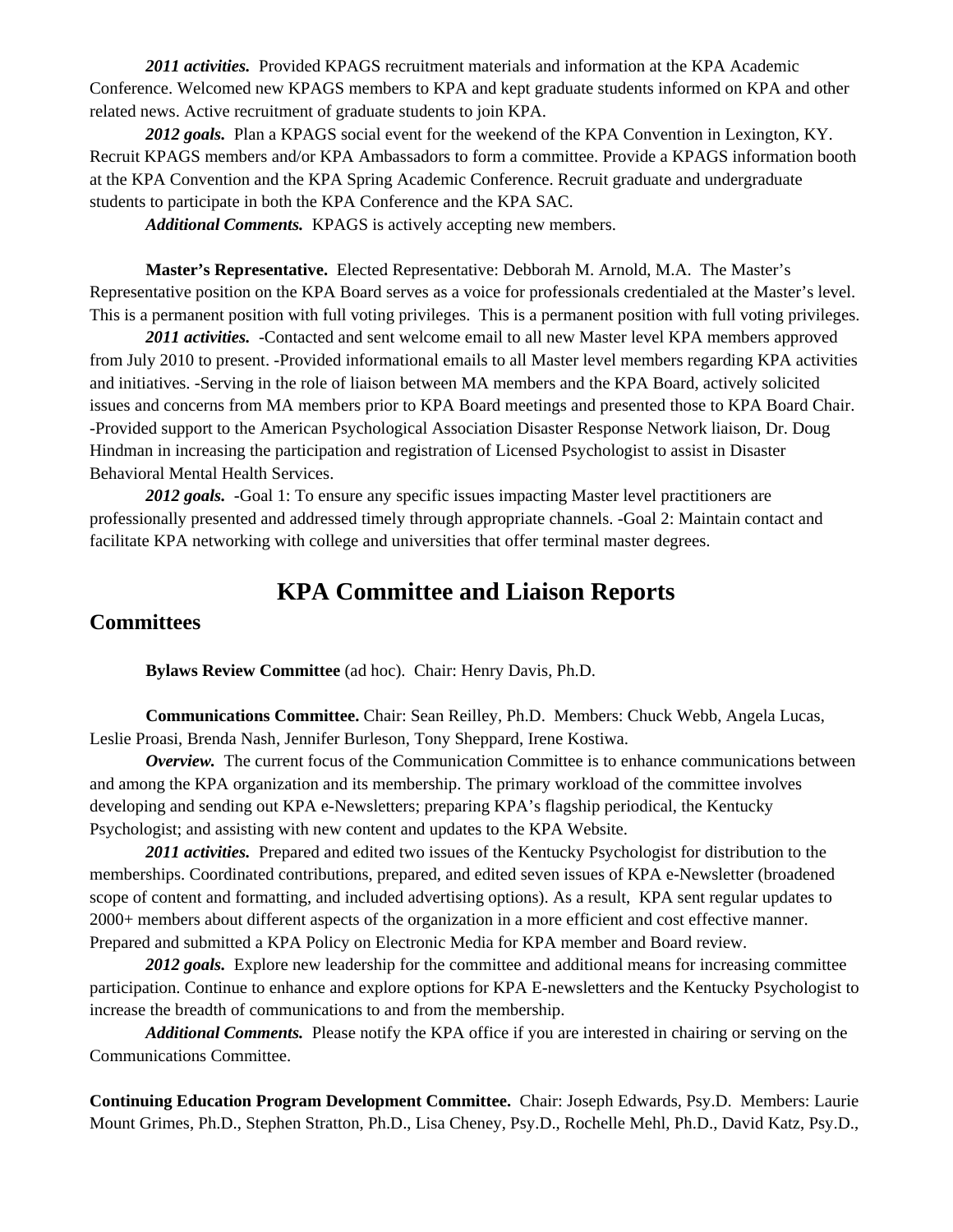Jenny Petrie, Venice Anderson, Sean Patrick Reilly, Ph.D., Amy Wendell, Psy.D., Jennifer Day, Psy.D., Elizabeth Scheu, Ph.D.

*Overview.* Our committee is charged with the responsibility of ensuring that KPA members have quality continuing education seminars and workshops to attend or obtain on-line via the Webinar Series.

*2011 activities.* In 2011, the following workshops & seminars were offered: February 7, 2011 Advocacy in Action: How to Influence Public Policy in Frankfort - Sheila Schuster, Ph.D., Frankfort; February 25, 2011 Event was planned-Family Therapy: Cybernetics, Conceptualization, and Case Discussion--but cancelled due to limited interest; March 4, 2011 APAIT: Ethical Decision Making & Risk Management in Clinical Practice. 6 CE's by Eric Harris, Ed.D., JD; March 26, 2011 The 2011 KPA Foundation Spring Academic Conference at Kentucky State University in Frankfort, KY; April 8, 2011 - 2011 Featured Presentation - Contemporary Psychodynamic Psychotherapy: An Evidence Based Approach, 6 CE's, by Jonathan Shedler, Ph.D.; April 22, 2011 Basic Supervision. 3 CE's, by Bill Meegan, Ph.D. and Advanced Supervision: Supervising Care of Clients with Risk for Suicide & Violence, 3 CE's, by David Hanna, Ph.D.; April 29, 2011 Owensboro Area KPA Meet-up hosted by Ed Morris, Ph.D. with guests Sheila Schuster, Ph.D., and Lisa Willner, Ph.D.; May 16-20, 2011 National Level Exercise for Disaster Response: CE's at various locations across the Commonwealth; May 20, 2011 Health Psychology Spring Training 3 CE's. by Ryan Wetzler, Psy.D., Jamie Studts, Ph.D., Victoria Cook, Ph.D., and Jonathon Cole, Ph.D. moderated by Amanda Merchant, Ph.D., Lexington; June 17, 2011 Working with Trauma-Based Disorders Using Dialectical Behavior Therapy by Martha Wetter, Ph.D. & Jaye Neal (6 CE's) Louisville. \*This event replaced the planned Diversity Workshop originally scheduled for that day after the primary presenter cancelled with limited notice. Thank you Dr. Wetter for saving the day!; July 22, 2011 Northern KY Regional CE event- • Morning Workshop - Recognizing and Addressing Prescription Substance Abuse in Northern Kentucky 3 CE's. Presented by Peter J. White, M.A., LPCC. • Noon: a Networking Lunch 12:30-1:30 • Afternoon Workshop - Ethical Decision Making in Psychological Practice: Common Dilemmas and Considerations for Resolution Workshop, 3 CE's. Presented by Kimberly McClanahan, Ph.D., Charles H. Morgan, Jr., Ph.D. & Carmen Ramirez Walker, M.A.; August 26, 2011, in Louisville, Family Law Forensics Day (6 CE's) • Morning Workshop - Family Law Forensics, 3 CE's. Presented by Kelli Marvin, Ph.D. • Afternoon Workshop Custody Evaluation Survival Guide , 3 CE's. Presented by Sally L. Brenzel, Psy.D. & Jennifer D. Cebe, Psy.D.; September 16, 2011 Clinical Issues Related to Working with Returning Veterans and their Families in Shepherdsville, KY (6 CE's) • Part 1 – Making Connections Between the Military, Veterans, and Community Mental Health Services. Presented by Shelly Werts, CSW & Kelly Marcum, MSSW • Part 2 - The Transition from Soldier to Veteran. Presented by LeAnn Bruce, LCSW • Part 3 - Primary Care/Medical Issues That Are Prevalent in the Veteran Population. Presented by Jennifer Rouchka, MD • Part 4 - Traumatic Brain Injury in the Veteran Population. Presented by Jeanne Bennett, Psy.D. & Elizabeth Scheu, Psy.D. • Part 5 - Treating PTSD and Substance Abuse in the Veteran Population. Presented by Mary E. Sweeney, Ph.D. • PART 6 - Family Therapy with Veterans: Engaging Families in the Treatment of SMI and Substance Use Disorders. Presented by Steve Bliss, Psy.D.; November 10-12, 2011 KPA Convention Lexington, KY. In addition: the following Webinar Series was available to KPA in 2011 focusing on: Religion, Spirituality, and Clinical Practice - Moderated by Stephen Stratton, Ph.D. • January 19, 2011 Promoting Coping through Spiritual Experiences, Practices, and Relationships. Presented by Kenneth Pargament, Ph.D. (Bowling Green State University) • February 16, 2011 Spiritual Tools in Clinical Practice. Presented by Thomas Plante, Ph.D. (Santa Clara University) • March 16, 2011 Working with American Protestant Christians. Presented by Mark McMinn, Ph.D. (George Fox University) • April 20, 2011 Working with American Latter Day Saints. Presented by Scott Richards, Ph.D. (Brigham Young University) • May 11, 2011 Working with American Roman Catholics. Presented by Edward Shafranske, Ph.D., ABPP (Pepperdine University) • June 15, 2011 Working with American Muslims. Presented by Saba Rasheed Ali, Ph.D. (University of Iowa) • July 13, 2011 Affirmative Therapy for American Jews. Presented by Lewis Schlosser, Ph.D., ABPP (Seton Hall University) • August 24, 2011 American Buddhists in Counseling: World View Considerations. Presented by Eleanor Rosch, Ph.D. (University of California - Berkeley) • September 14, 2011 Evidence-Based Religious and Spiritual Therapies. Presented by Jamie Aten, Ph.D. (Wheaton College)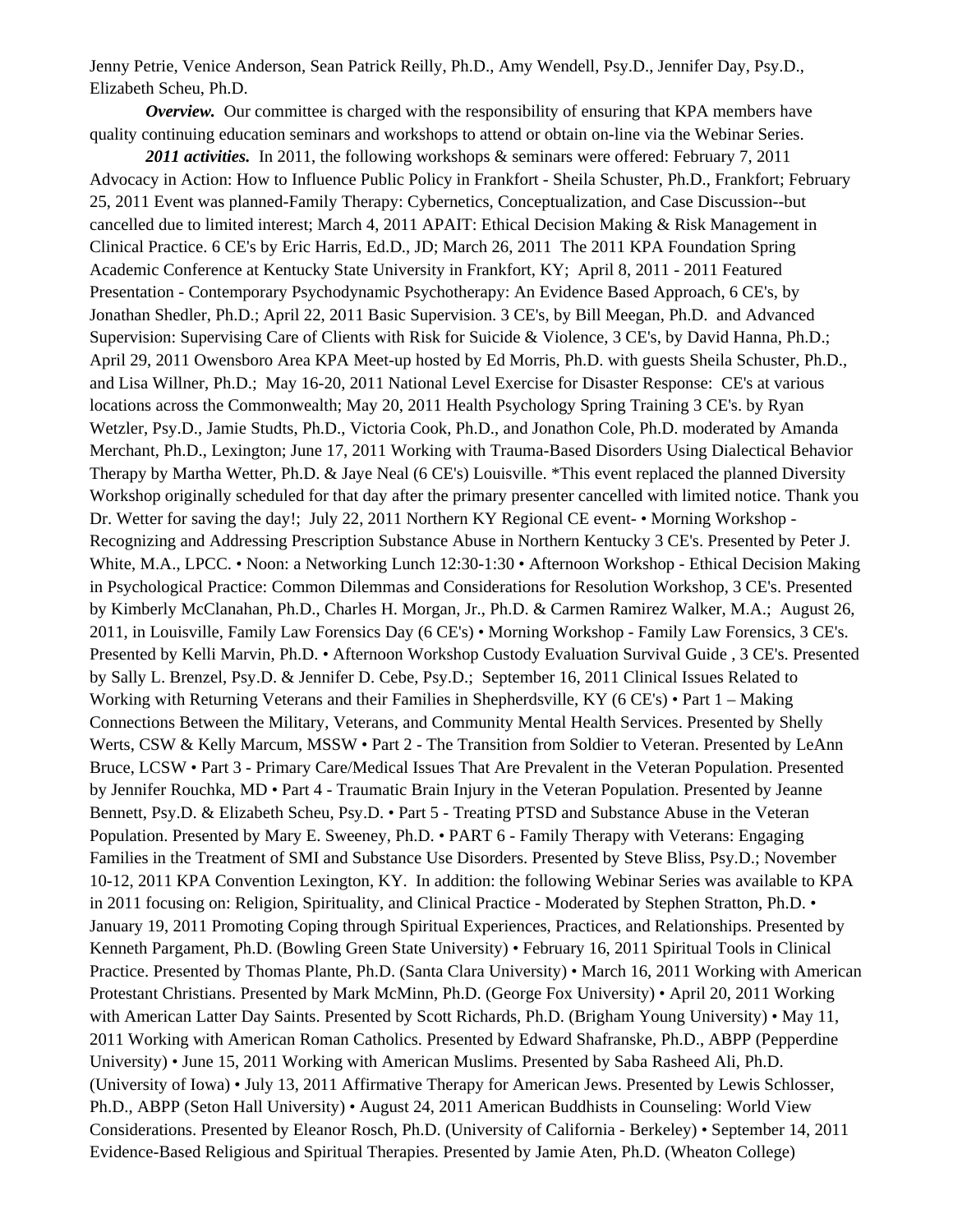*2012 goals and upcoming events.* Jan 6th - 6 CEU Adult Psychological Testing workshops: 1) 3 CEU AM Advanced Assessment with the MMPI-2-RF: Case Conceptualization and Assessment of Personality Disorders Louisville by Dustin Wygant, Ph.D. 2) 3 CEU PM Understanding Personality Disorders in DSM-V and Case Discussion by Christopher Hopwood, Ph.D.; Jan 23rd - Advocacy Event – Dr. Sheila Schuster in Frankfort; February 17th – Child oriented Programming: 1.5 CEU on What Psychologists need to know in Advocating for children, teens and young adults wiithin the public and private school systems in developing 504 Plans (panel Dr. Joe Bargione, Dr. Ruth Bewley, and others) 1.5 CEU - Helping Gifted Children Reach their Potential By Edward Amend, Ph.D.; March 31 - Spring Academic Conference; April 27th – Diversity Conference featured speaker Dr. Melba Vasquez and keynote address by Dr. LaQuandra Nesbitt; May (date TBA) DRN/KCCRB disaster response workshop training; June 1 & 2 - 2012 Business of Practice Conference; June 22nd 3 CE on ADHD & Emotional Regulation in Children by Paul Rosen, Ph.D. & 3 CE on Treat of Adult ADHD by Sean Patrick Reilly, Ph.D.; August/Sept –(date & Speaker TBA) Evidenced-Based Family therapy workshop at Spalding University; a July KPA Regional CE Event, Central Region; September 28 Neuroscience and Clinical Practice; October 22 Mindfulness Workshop; November- Annual Convention. The 2012 Webinar Series is being developed at this time.

*Additional Comments.* The CEPD Committee encourages feedback and suggestions on the kind of CE workshops, seminars and webinars that are of interest to you. Please note that there is a "CE Suggestion Box" on the home page of the KPA website at www.kpa.org, or e-mail joeedwards@iglou.com. We would like to hear from you!

**Continuing Education Review.** Chair: Eva R. Markham, Ed.D. Members: Doug Hindman, Ph.D., Dwight Auvenshine, Ph.D., Matt Gilbert,M.A., Byron Tharpe M.A., Jonathan Cole, Ph.D., Kristy Keefe, Psy.D.

*Overview.* This committee reviews all proposals for CE submitted to KPA. The members review the submission  $&$  attempt to respond promptly.

2011 *activities*. The committee maintained a practice of reviewing proposals promptly, and was overall very successful. Our "manual" that guides the operations of the Committee was also reviewed and revisions are underway. The committee remains committed to being mindful of the need to keep our operation within the bounds of KRS 319, with regard to CEU's, as well APA standards.

2012 goals. To maintain our efficiency & continue to stay abreast of APA/KBEP policies regarding CE for psychologists.

*Additional Comments.* The committee membership seems stable at present. The KPA membership will be informed of any vacancies for new members. Please notify the KPA office if you would be interested in serving on this committee.

**Diversity Committee.** Chair: Felicia Smith, Ph.D. Members: Danelle Stevens-Watkins, Ph.D., Pat Lefler, Ph.D.

*Overview.* The mission of the Diversity Committee is to foster awareness and promote understanding of diversity-related topics as they relate to psychological practice, teaching and research. This mission is carried out through a variety of activities, including: the promotion of underrepresented groups in Kentucky colleges  $\&$ universities, providing information that increases psychologists' knowledge, awareness and skills in multiculturalism, and providing information to the public about psychological services for members of underrepresented groups. The committee welcomes members with ideas for new initiatives and those who are interested in carrying out committee activities.

*2011 activities.* The Diversity Committee of KPA had remained relatively dormant for several years. This year we have re-energized the committee through a few specific efforts. First, we developed a working Mission Statement of the Committee that outlines the committee objectives and provides direction for future initiatives. Second, the Chair, Felicia Smith, PhD, was selected to attend the State Leadership Conference of the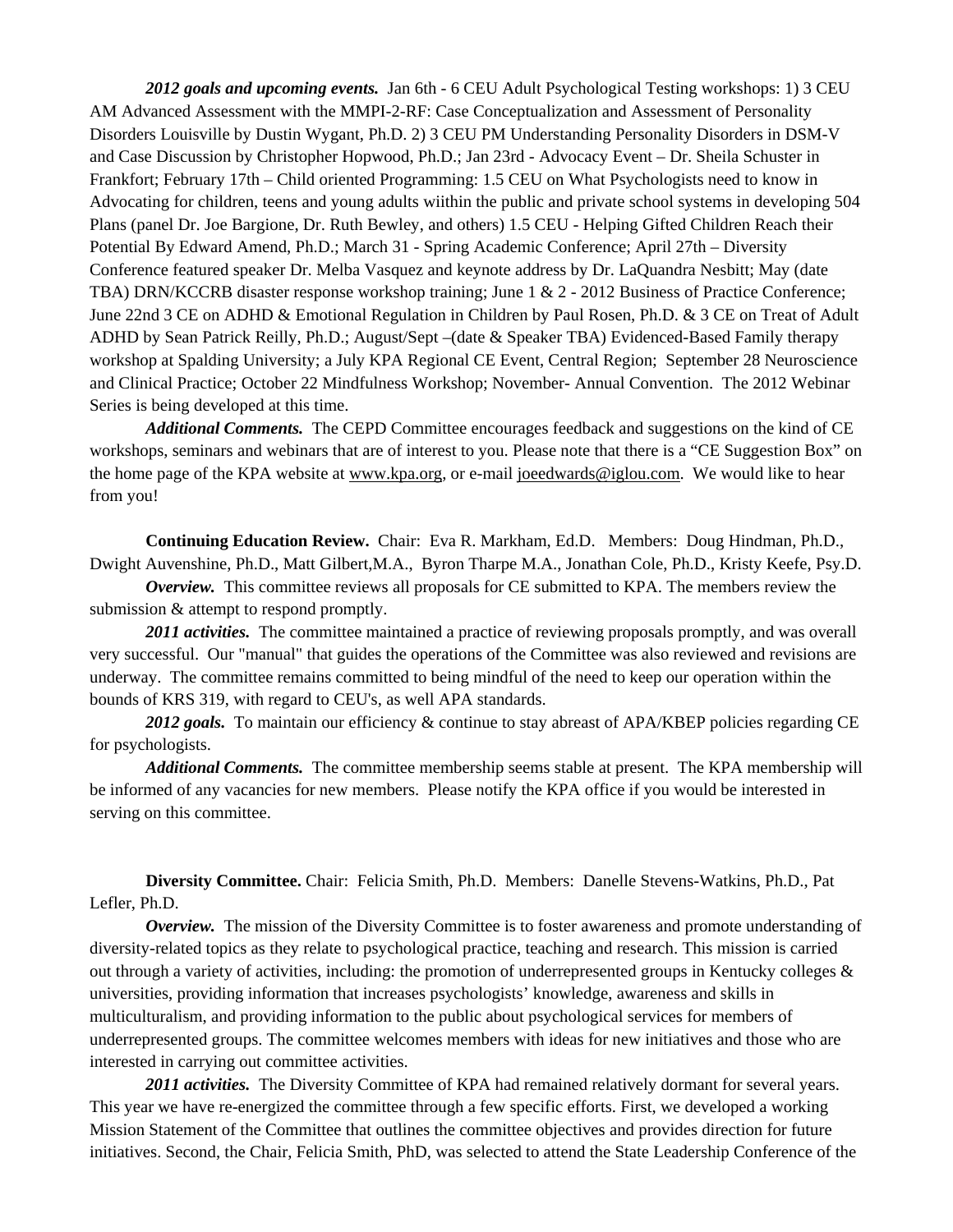American Psychological Association as a Diversity Delegate in March 2011. Through participation in SLC, Dr. Smith connected with leaders within APA and with psychologists of other state agencies, learned new ideas for diversity–related initiatives, and developed leadership skills through conference trainings. Finally, in serving the KPA organization, the Diversity Committee has endeavored to plan and implement a Diversity Conference in April 2012 that features the current president of APA, Melba Vasquez, PhD, and a variety of KY-based scholars and researchers. This one-day event is the first of its kind in KY and will undoubtedly advance the overarching committee goal of integrating multiculturalism into the future of psychology in the state of Kentucky.

2012 goals. The primary goal of the committee for the upcoming year is to plan and execute a successful Diversity Conference event in 2012. We hope that this conference will both educate mental health professionals across the state and stimulate interest in future meetings, seminars, and advocacy around topics in multiculturally-competent mental health. Additionally, we hope to draw additional members to the committee who represent diverse areas of expertise and can assist in guiding future efforts of the committee and the larger KPA organization.

*Additional Comments.* The Diversity Committee is always open to new members. If interested in the committee, simply contact the Chair (drfsmith@gmail.com) or the KPA office to express your interest. Additionally, you may be added to the Diversity listserv by adding "Diversity" to your lists of interests in your KPA online member profile. You will be automatically added to the listserv, which provides access to listserv members across the state and serves as our primary means of communication for posting upcoming events and topics of interest.

**Early Career Psychologists Committee.** Chair: Jennifer Sanders, M.A. Vice Chair: Jemma Rosen-Webb, Psy.D.: Heather Bass, Psy.D.; Lois Doan, M.A.; Anna Duncan, M.S.; Sarah Honaker, Ph.D.; Mindy Isaaca, Psy.D. Members: Kristy Keefe, Ph.D.; Laura Linebarger, Psy.D.; Nina Schneider, Ph.D.; Maggie Sergeant, Psy.D.; Heather Willis, Psy.D.

*Overview.* The Early Career Psychologists Committee caters to psychologists and Master's level clinicians who are KPA members and have earned their degrees within the past seven years. The purpose of the committee is to provide resources and support to these individuals in order to encourage their professional development and involvement in KPA.

2011 *activities.* Developed New Licensure Document to guide new graduates through the application process; welcomed 2 new committee members; launched third year of mentorship program – 4 participating pairs; hosted a social event, with another in the works for fall, 2011; updated website to reflect current activities; individually welcomed new KPA ECPs via e-mail; elected new committee chair and co-chair; hosted an informational table at Convention 2010; held  $2<sup>nd</sup>$  Annual Committee Retreat; peer supervision group still meeting regularly.

2012 goals. Develop new networking strategy with talks of interest to replace traditional socials; planning talks on beginning private practice as well as navigating licensure; continue to facilitate the mentorship program, with a goal of increasing next year's number of matched pairs; continue to facilitate the formation of peer supervision groups as needed; continue to update webpage to reflect current ECP activities; distribute professional information and resources pertinent to ECPs; increase outreach to ECP members, in part by evaluating members needs and expectations from the committee; evaluate the role of the ECP committee in new member recruitment; establish an ECP voting position on the Board; propose an ECP of the Year Award for 2012 Convention.

**Ethics Committee.** Chair: Kim McClanahan, Ph.D.; Vice-Chair: Joni Caldwell, Ph.D. Members: Patricia Burke, Sharon Turpin, Charlie Morgan, Michele Amburgey, Bill Meegan, Cay Shawler, Carmen Ramirez-Walker, Donna Price.

*Overview.* The fundamental objective of the KPA Ethics Committee is to assist psychologists in maintaining ethical conduct at the highest professional level. The committee works toward this objective by educating members of KPA concerning ethical principles and standards and by working with KPA in achieving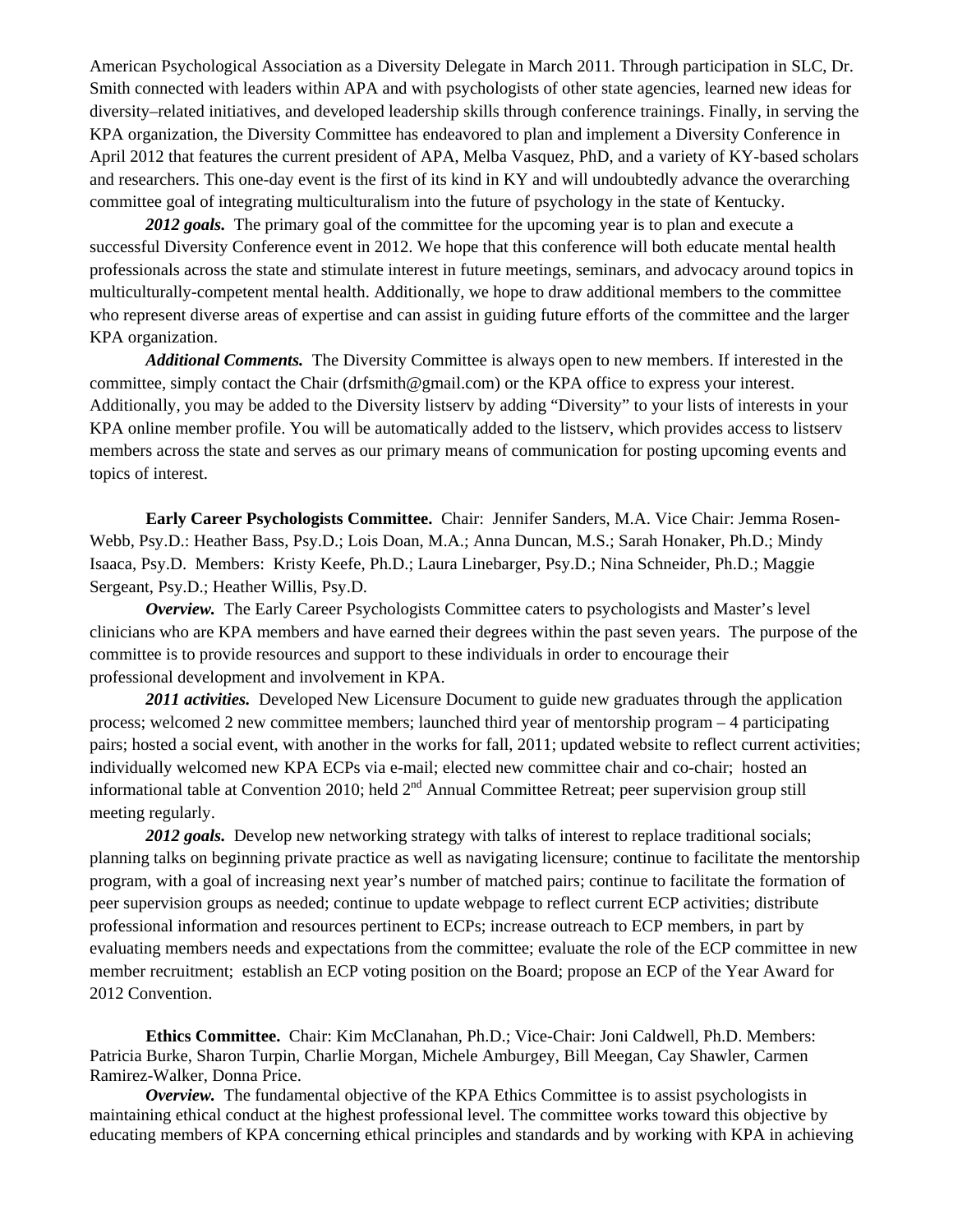its objectives as reflected in the KPA by-laws. The primary role of the committee is to provide education and consultation to KPA members.

2011 *activities.* A large number of formal requests for consultation from KPA members were received. The committee responded in a timely manner (within 5 working days) to all requests. When given permission by the member who utilized the consultation service, the results of these consultations are published for educational purposes in the online newsletter in the feature section entitled "Q&A on Current Issues in Ethics." A presentation was made by committee members in Northern Kentucky. The title of this presentation was: "Ethical Decision-Making in Psychological Practice." Members are presenting "Legal and Ethical Analysis of KBEP Complaints at the 2011 KPA Convention. Two articles were published in the KPA Newsletter. The topics were "Record-Keeping" by Carmen Ramirez-Walker, and "Religion & Spirituality in Clinical Practice: Ethical Issues" by Joni Caldwell. The committee is finalizing its proposal to the KPA Board regarding the implementation of a Colleague Assistance Program. Recommendations include the establishing of a CAP committee to explore forming a network of psychologists to assist colleagues who may be experiencing distress, and to explore training opportunities.

2012 goals. Continue to respond to formal consultation requests in a timely manner. Present ethicsrelated brief workshops around the state, as requested. Submit ethics-related articles for publication in each KPA newsletter. Engage in other activities, as needed or requested, which meet the overall objectives of the Ethics Committee as it functions within KPA. Particular emphasis at present remains the development of a Colleague Assistance Program appropriate for Kentucky psychologists.

*Additional Comments.* The Ethics Committee is open for new membership at this time.

**Finance Committee.** Chair: Arthur Shechet, Ph.D.

**Membership Committee.** Chair: Debborah Arnold, M.A. Members: Ben Birkby, Psy.D., Jefferson Region Representative; Heather Bass, Psy.D., Early Career Psychologist; Byron Tharpe, M.A., Central Region Representative; Sean Reilly, Ph.D., Northern Region Representative; Ed Morris, Ph.D., Western Region Representative; David Susman, Ph.D., KPA Ambassadors Program; Jennifer Sutherland, M.S., Ed.S. ,Fayette Region Representative; Gerald Walker, Psy.D.,Eastern Region Representative.

*Overview.* The Membership Committee is dedicated to developing and facilitating implementation of strategic initiatives that align with the KPA Bold Goals of: improving member recruitment and retention, striving for excellence in member services, nurturing connections to early career and future psychologist, creating an inclusive environment that welcomes all psychologist, and expanding networking and connection opportunities.

2011 *activities*. Committee is actively engaged through monthly phone conference meetings. Membership Committee reviewed KPA Policies as requested by the Executive Director and provided recommendations. Membership Committee contacted new, returning, and lapsed members as identified by central office. Please refer to the Regional Representative reports for specific regional accomplishments and activities.

*2012 goals.* **Goal 1:** Each Regional Representative will host a minimum of one social event per year. **Goal 2:** Membership Committee will lead member data mining to enhance target recruitment and member retention. **Goal 3:** Membership Committee will submit for review and approval a revised brochure to enhance recruitment materials. **Goal 4:** Membership Committee will continue to facilitate opportunities for KPA members to network with the American Red Cross and the Kentucky Community Crisis Response Board to provide KPA members an avenue to participate in behavioral health responses to disasters and/or critical incidents. **Goal 5:** An increase of 20 full memberships from 9/30/11 to 9/30/2012. **Goal 6:** Reinstatement of 5 lapsed members from 9/30/11 to 9/30/2012. **Goals 7:** Identify methods of tracking member retention rates.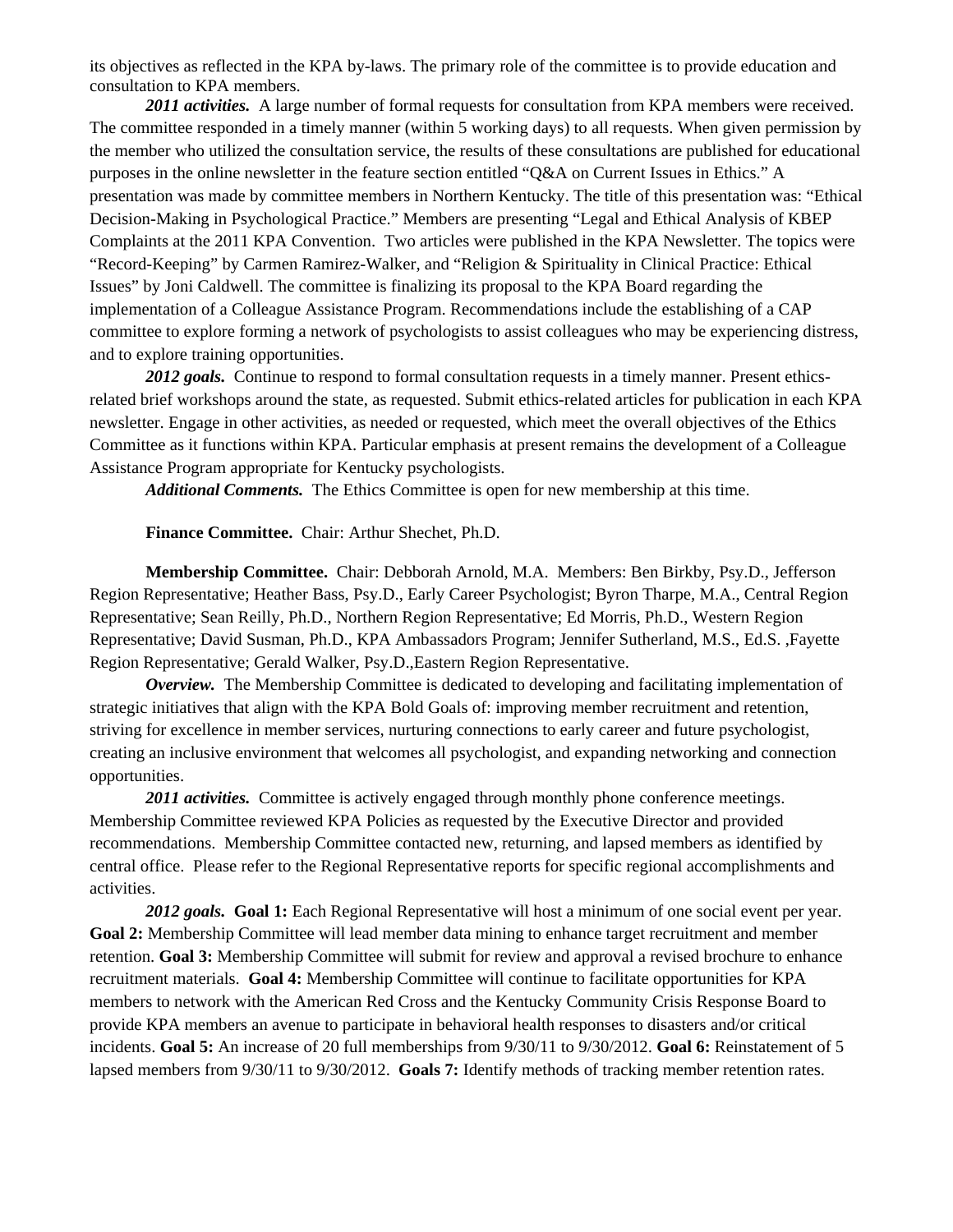# **Liaisons**

**APA Council of Representatives.** Elected representative for Kentucky: Bill Meegan, Ph.D.

#### **APA Graduate Students (APAGS).** Liaison: Amanda Oerther, M.A.

*Overview.* To serve as a liaison between the KPA board and APAGS and to serve as an additional student voice to the KPA board.

2011 *activities*. To become acclimated to serving as a liaison and transition into this position.

2012 goals. To assist with the Spring Academic Conference and become more involved with advocacy issues in Kentucky.

#### **Disaster Response Network.** Liaison/Coordinator: Douglas Hindman, Ph.D.

*Overview.* The Disaster Response Network (DRN) is APA's program to involve Psychologists in responding to disasters. DRN programs already exist in many states where Psychologists are already helping in local and regional disasters. Kentucky's focus is getting organized and involving more psychologists in disaster response activities.

*2011 activities.* 1) Through partnership with the Kentucky Community Crisis Response Board, provided "Just in Time" training to approximately 20 Psychologists. The training was part of a multi-agency regional exercise simulating response to a New Madrid earthquake. 2) Invited Psychologists to develop local parent/child groups discussing Nickelodeon's "What Happened. The Story of What Happened on Sept. 11, 2001". APA supported this program to address concerns of children whose only knowledge of the event beyond what they overhear from others. 3.) Attended the National DRN Conference in Dallas, Nov. 4 to 6. 4) Sponsored an information table at the KPA Convention.

*2012 goals.* 1) Develop detailed information for the KPA website, 2) offer CE programs to help psychologists become credentialed for disaster response,

#### 3) develop a listserv for improved communication.

*Additional Comments.* I would like to hear from other psychologists interested in helping in disasters. I would, especially, like to hear from others with training or experience in disaster response.

#### **Kentucky Mental Health Coalition.** Liaison: Elizabeth W. McKune, Ed.D.

*Overview.* I attend quarterly meetings of the Kentucky Mental Health Coalition on behalf of the Kentucky Psychological Association.

2011 *activities*. I continued to remain an active participant in the quarterly meetings of the Kentucky Mental Health Coalition, receiving and sharing information from the meetings and e-mail distributed content.

*2012 goals.* Continue to actively participate in KMHC, providing a bridge between KPA and the Kentucky Mental Health Coalition community.

#### **KPA Ambassadors.** Liaison: David T. Susman, Ph.D.

*Overview.* Founded in 2007, the KPA Ambassadors are the faces of KPA throughout Kentucky who help to spread the news about KPA programs and services. Ambassadors work in coordination with the KPA Membership Committee and the Regional Representatives on the KPA Board. They assist in the recruitment of new members and promote retention of current members.

*2011 activities.* This is the fifth year of the KPA Ambassador program. There are approximately 100 Ambassadors statewide, including Doctoral and Master's level members in a variety of applied and academic work settings, early career psychologists, and graduate and undergraduate students. Ambassadors participated in the annual membership recruitment campaign this past year. They helped with organizing regional social events and conducted formal and informal presentations about KPA programs and benefits.

2012 goals. Ambassadors will continue to engage in membership recruitment and retention activities and the promotion of KPA's many outstanding services and programs.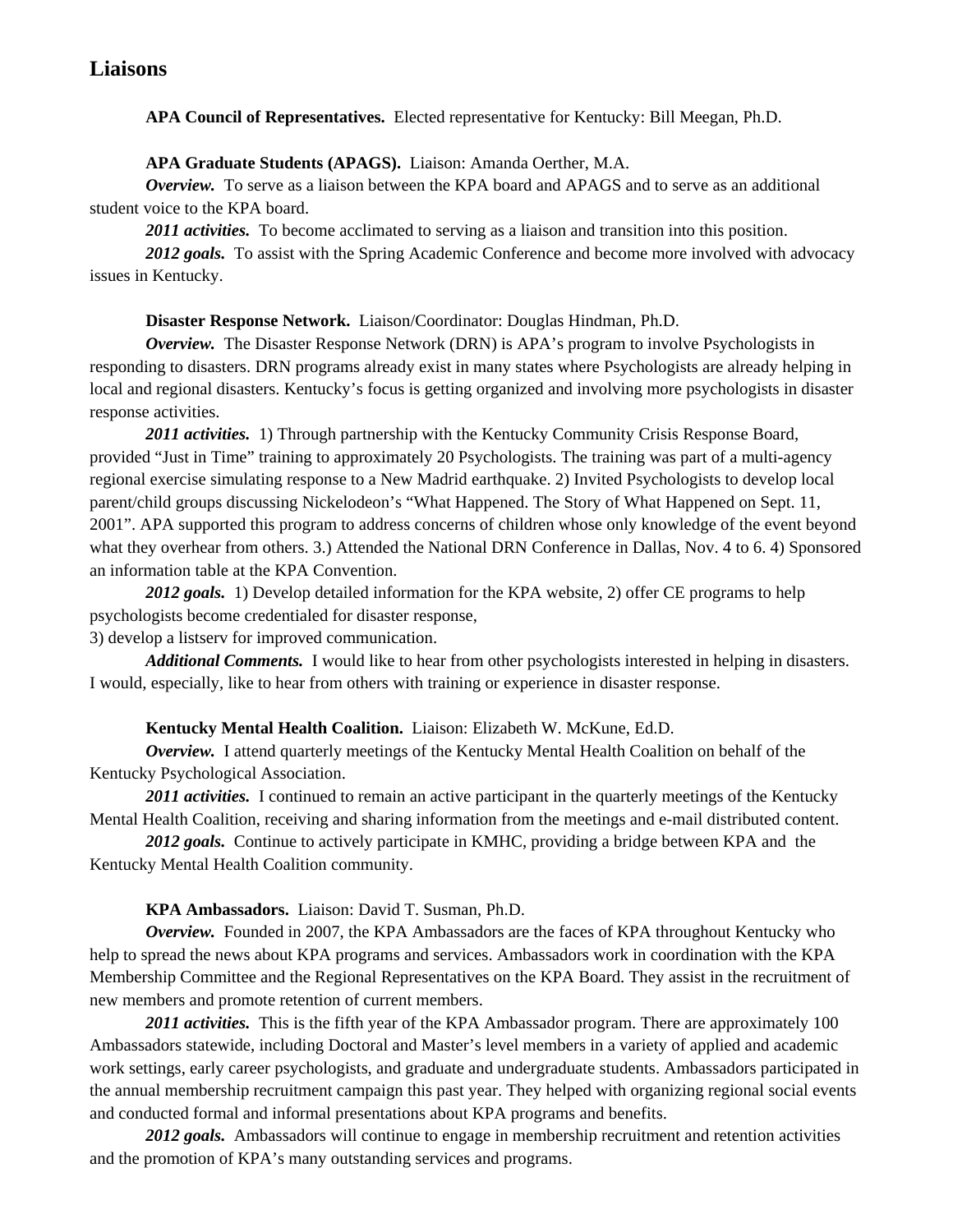*Opportunities.* New Ambassadors are always welcome. If interested, please notify the KPA Office or email David Susman: dsusman@insightbb.com.

**Psychopharmacology Task Force.** Liaison**:** Lyle Carlson, Ph.D. Members: Brandon Dennis, Ph.D ., Charles Jones, Ph.D., Jason King, B.S.

*Overview.* The purpose of the Task Force is to provide KPA members with information and education regarding relevant activity and the status of prescriptive authority for psychologists nationwide. Additionally, the Task Force keeps abreast of the KPA members views toward prescriptive authority.

*2011 activities.* 1. The Task Force was re-established and directed by the Board to focus on information and education. 2. A plan was established to begin collecting information for the purpose of updating the information contained on the KPA website. 3. The Task Force worked to prepare for a re-survey of KPA members similar to the one conducted in 2004.

2012 goals. 1. Update and keep current the psychopharmacology link to the KPA website. 2. Finalize and submit the new survey instrument to the Board for approval and then distribute it to KPA members. 3. Collect and publish the data from the survey.

**Public Education Campaign Committee.** Liaison: Patrick Pössel, Dr. rer. Soc. Member: Nathan Michell, Ph.D.

*Overview.* The Public Education Campaign Committees (PECC) have been established in partnership with APA and state associations like KPA, both as a public service and to educate the public about the value of psychology. To reach these goals, the PECCs use two different tools. First, the PECC coordinates media contacts and reaches out to the media to promote an accurate picture of psychology as profession and psychological services (see our KPA Members in the Media webpage:

http://www.kpa.org/displaycommon.cfm?an=1&subarticlenbr=384). Second the PECCs promote campaigns designed by APA to reach out to the public through coordinated events on local and national levels and widereaching media coverage. The most recent campaign focuses on the Mind/Body connection (i.e., obesity, heart disease, and stress) and educates the public about how psychologists can help to fight unhealthy lifestyle forces. APA has not only developed material (incl. PowerPoint material, tips for discussions with the audience, material to hand out) for short presentations, but has also partnered with the YMCA allowing PECC Members to give the prepared presentations in their local YMCA facilities.

*2011 activities.* In the year 2010-2011, I placed 10 KPA members in the radio show "Let's Talk", 5 KPA members in the radio show "State of Affairs," 1 KPA member in shows of Coxmedia, and launched 1 topic in the radio show "State of Affairs." Unfortunately, State of Affairs was canceled. Another setback to the Public Education Campaign is that the committee member who wrote the PEC blog left the committee. On the plus side, I was able to establish a new connection to a producer of multiple shows on the stations of Coxmedia.

2012 goals. 1) Increase the number of active PEC committee members. 2) Expand on the connection to Coxmedia to place more KPA members on their shows. 3) Organize in collaboration with the Ambassador program and local YMCA's the public education campaign.

*Opportunities for involvement.* You probably wonder, "Why should I become involved in the PECC?" Although the PECC is not a referral campaign, many colleagues nationwide say that the increased visibility of doing grassroots outreach has provided them with the kind of recognition that has proved helpful in marketing their practice. For example, giving a PowerPoint presentation prepared by APA at your local YMCA opens the door for you to meet people who are interested in seeking psychological support but have not seriously considered the option so far. In addition, you will be able to expand your professional network to other psychologists and organizations throughout the state and nation. Furthermore, you will benefit from the above mentioned material provided by the APA to help with outreach activities and working with the media, including PowerPoint presentations and discussion guides. Finally, many colleagues feel that using their work to help a population in need is in itself very satisfying as they are giving back to their communities. There are three ways for you to become involved: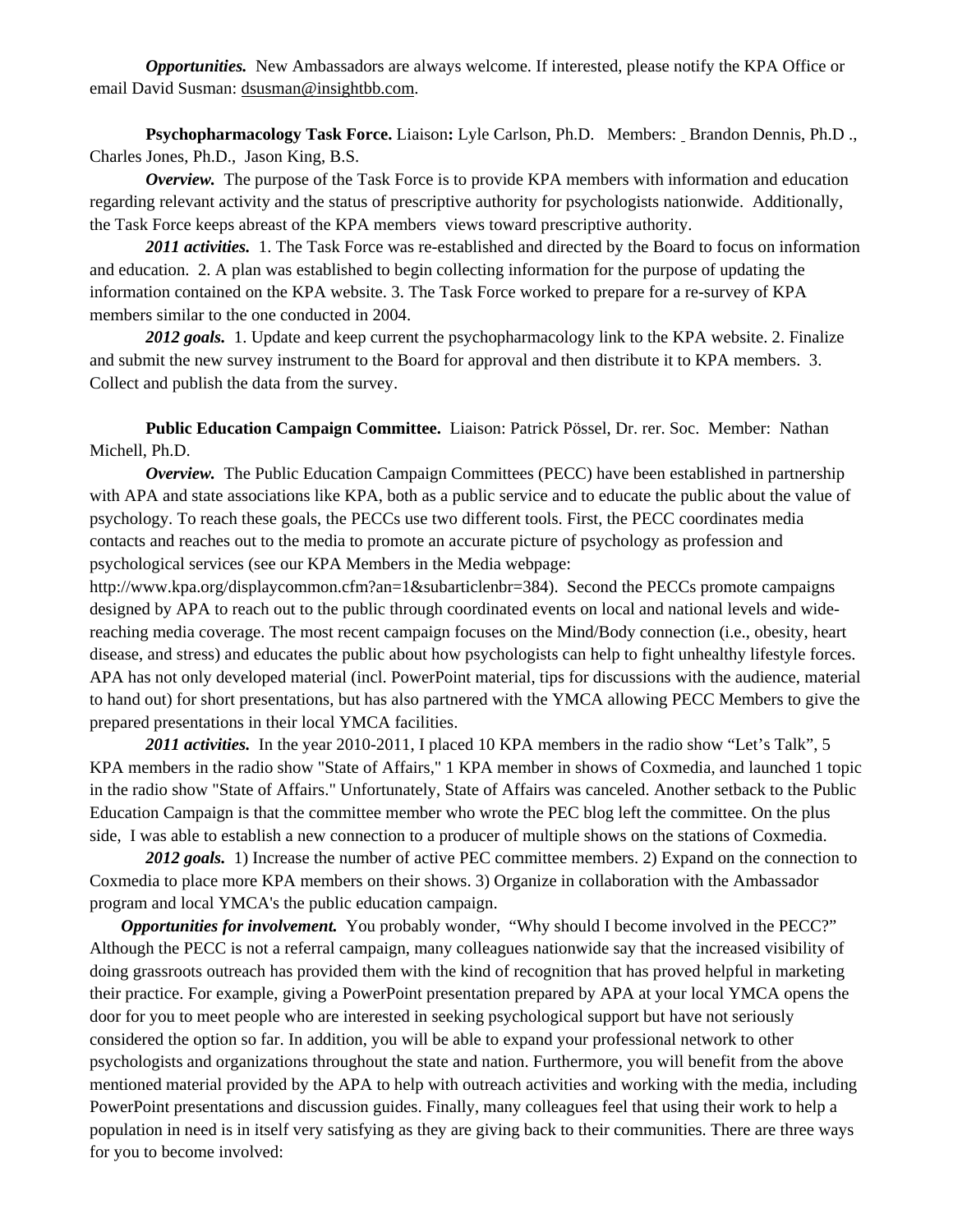- 1. First, simply inform me by email about all media contacts you have. If available, please provide links or electronic files. KPA currently redesigns its webpage. Part of the new design will be a chronological list of all media contacts KPA members have. This page will allow media representatives and everybody else to learn more about our profession, in general, and the expertise of psychologists in Kentucky, in particular. Furthermore, being listed on this page will raise your recognition within KPA and in the community.
- 2. Second, send me an email with topics you would be interested to give interviews or write short contributions for newspapers, magazines, or blogs. As the PEC Committee actively seeks contacts to the media, this increases the chance for you and the topics close to your heart to be represented in the media.
- 3. Third, become a member of the PEC Committee! This committee will seek and coordinate contacts to media, and other organizations to promote our profession. In addition to the benefits mentioned above, you will be able to expand your professional network to other psychologists and organizations throughout the state and nation.
- 4. Furthermore, you will benefit from material provided by the APA to help with outreach activities and working with the media, including PowerPoint presentations and discussion guides.

*Additional Comments.* I would love to get in contact with you to get to know your ideas, learn about your media contacts, and answer all your questions. Please contact me with any concerns, comments, ideas, or if you simply would like to learn more about the opportunities the PEC offers. I look forward to hearing from you!

**Psychology in the Workplace Network** (formerly known as the Business of Practice Network)**.** Liaison: Elizabeth W. McKune, Ed.D.

*Overview.* The Psychology in the Workplace Network is designed to optimize factors in the work environment that lead to improved health for individuals. Factors include workplace safety, employee recognition, communication, employee involvement, and workplace flexibility.

*2011 activities.* An application for the 2011 KPA Psychologically Healthy Workplace Award was received. A committee including Dr. Pamela Cotton, Dr. Joe Edwards, Dr. Lisa Willner, and Dr. Liz McKune, Chair, conducted a site interview to review materials. An award will be presented at the 2011 Annual Convention. Dr. McKune has continued to serve on the American Psychological Association's National Steering Committee for the Psychology in the Workplace Network.

*2012 goals.* Dr. McKune has rendered her resignation as chair of the committee. A new chair and committee will be appointed. Comments: Please contact the KPA Office or Dr. Liz McKune if you are interested in learning more about the Psychology in the Workplace Network.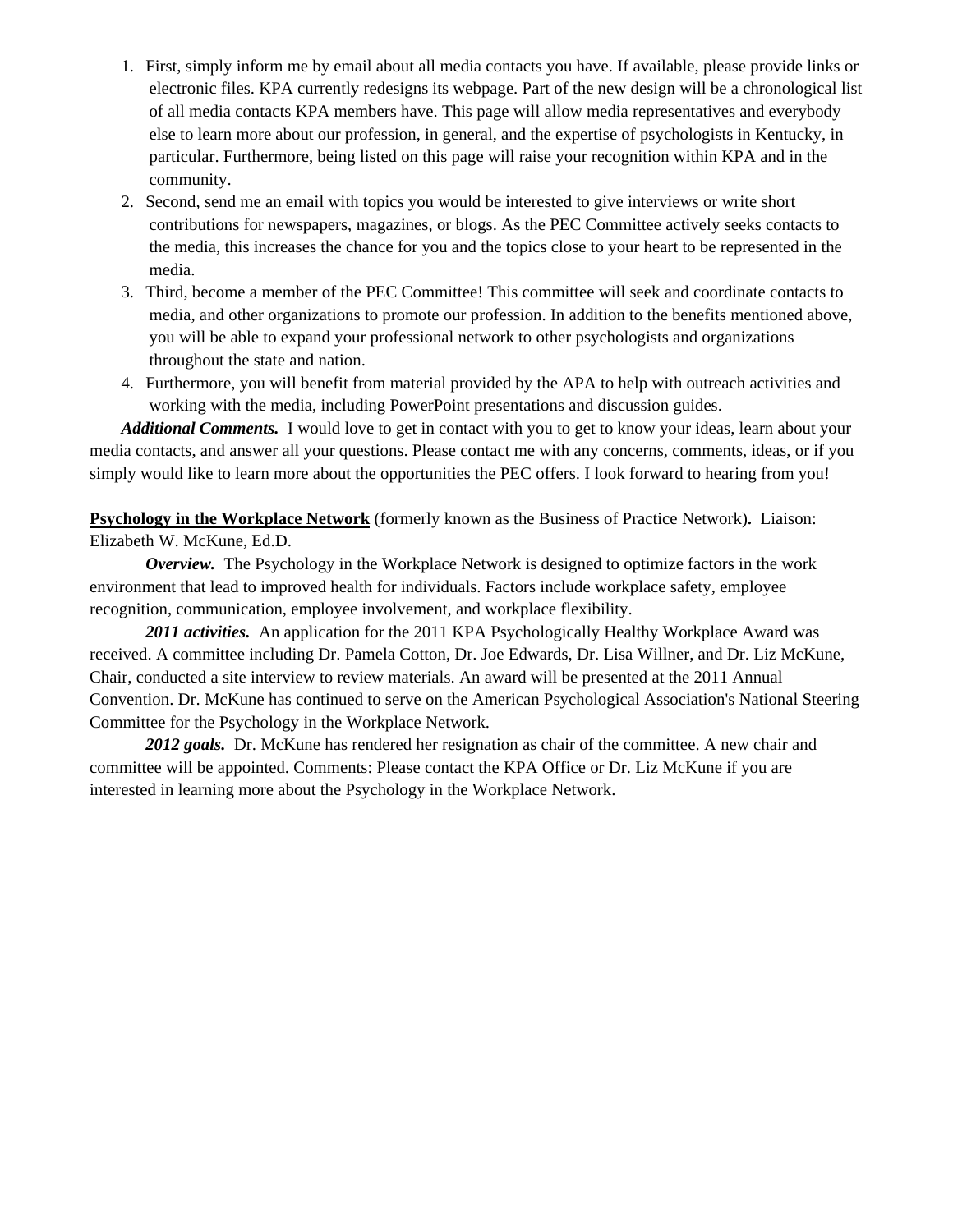# **2011 KPA BOARD OF DIRECTORS**

#### **OFFICERS**

President – Martha Wetter, Ph.D. Vice-President – Joni Caldwell, Ph.D. Past President – David Hanna, Ph.D. Secretary - Allison E. From Psy.D. Treasurer - Carol Lowery, Ph.D.

#### **REGIONAL REPRESENTATIVES**

Central – Byron Tharpe, M.A. Eastern – Gerald Walker, Psy.D. Greater Fayette – Jennifer Sutherland, M.S., Ed.S. Greater Jefferson – Ben Birkby, Psy.D. Northern – Sean Reilley, Ph.D. Western - Ed Morris, Ph.D.

#### **INTEREST SECTION REPRESENTATIVES**

Child - Felicia Smith, Ph.D. Clinical – Chuck Webb, Psy.D. Education & Training – Danelle Stevens-Watkins, Ph.D. Health Psychology – Amanda Merchant, Ph.D. Science & Research – Jamie Studts, Ph.D.

#### **MEMBER CATEGORY REPRESENTATIVES**

Academic – Pam Cartor, Ph.D. Masters – Debborah Arnold, M.A. KPAGS – Erica Birkley, M.S.

# **APA COUNCIL REPRESENTATIVE**

Bill Meegan, Ph.D.

# **BOARD LIAISONS**

APA Graduate Student – Amanda Oerther, M.A. Disaster Response Network – Doug Hindman, Ph.D. KY Assoc. of Psychologists in the Schools – Suzanne Rogers, Ph.D. KBEP – Lisa Willner, Ph.D. KY Mental Health Coalition – Liz McKune, Ed.D.

# **2011 COMMITTEE CHAIRS**

Business of Practice – Liz McKune, Ed.D. CE Review – Eva Markham, Ed.D. CE Program Development - Joe Edwards, Psy.D. Communications – Sean Reilley, Ph.D. Convention  $(2011)$  – Cay Shawler, M.S. / Kathy Susman, M.A. Diversity – Felicia Smith, Ph.D. Early Career Psychologists – Jennifer Sanders, M.A. Ethics - Kim McClanahan, Ph.D. Finance – Art Shechet, Ph.D. Membership - Debborah Arnold, M.A. Public Ed Campaign - Patrick Pössel, Dr. rer. soc.

# **CONSULTANTS and TASK FORCES**

Bylaws Review – Henry Davis, Ph.D. FAC/Government Relations – Sheila A. Schuster, Ph.D. KPA Ambassadors – David T. Susman, Ph.D. Legal Resources Consultant – Susan Leavenworth, Ph.D., J.D. Psychopharmacology Task Force – Lyle Carlson, Ph.D.

# **KPA STAFF**

Executive Director – Lisa G. Willner, Ph.D. Director of Professional Affairs – Liz McKune, Ed.D. Legislative Agent – Sheila A. Schuster, Ph.D. Director of Operations – Leslie M. Proasi Administrative Assistant – Sarah Burress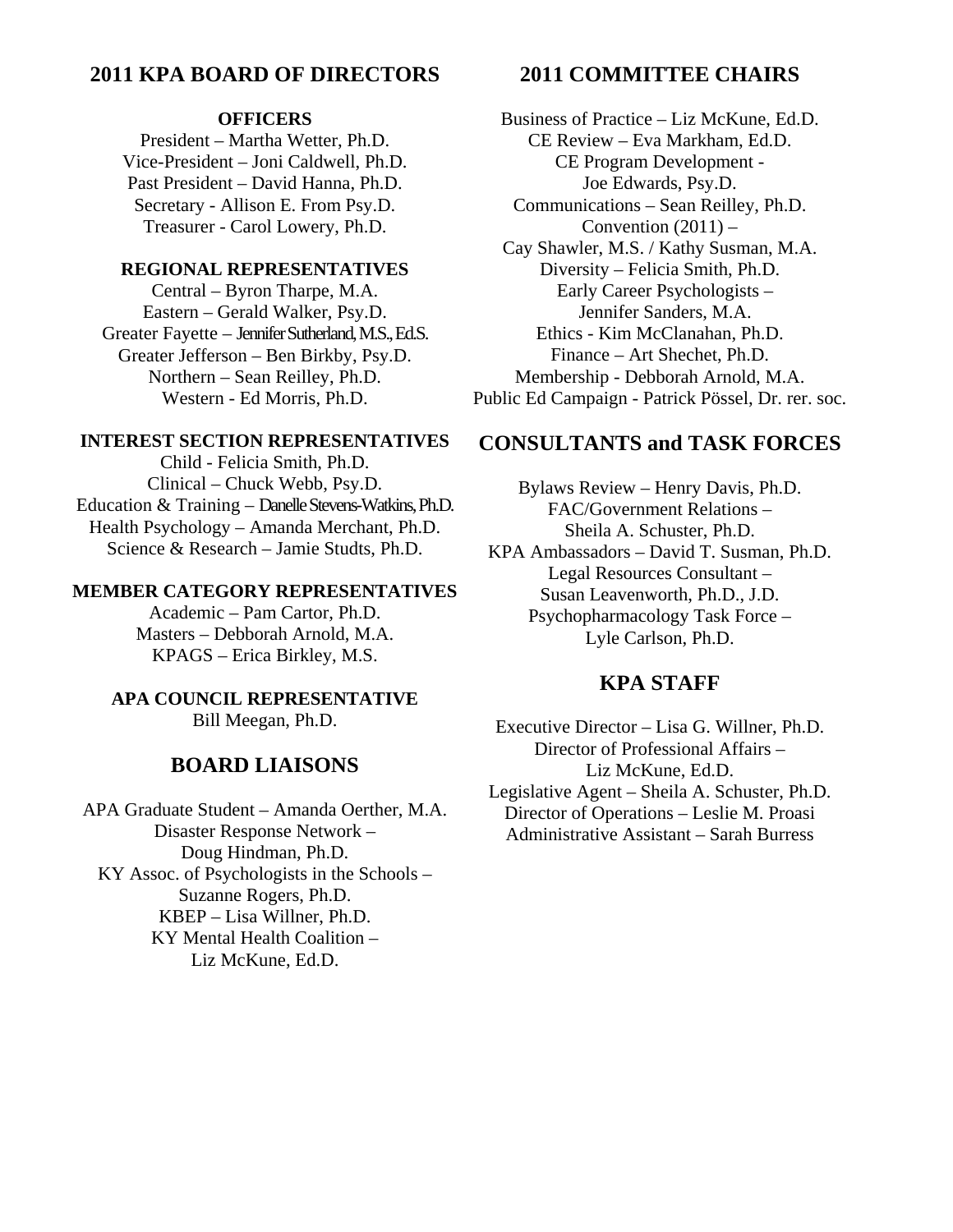#### **Welcome KPA New Members**  Joined between 11/01/10 – 10/31/11

#### **Academic**

Angela Broyles, M.S. David Butz, Ph.D. Rachael Clark, M.S. Alicia Fedewa, Ph.D. Nicholas Lim, Ph.D. Keisha Love, Ph.D. Paul Rosen, Ph.D. Sharon Rostosky, Ph.D. KatieAnn Skogsberg, Ph.D. Thomas Wilson, Ph.D. Dustin Wygant, Ph.D.

#### **Doctoral**

Maria Allen, Psy.D. Kathryn Berla', Ed.D. Keli Blankenship, Psy.D. Beverly Bleidt, Ph.D. Dorothy Brock, Ph.D. Tina Bryant, Ph.D. Craig Cabezas, Ph.D. Emily Cash, Psy.D. Jennifer Cebe, Psy.D. Randall Cutler, Ph.D. John Fulton, Ph.D. Margaret Goodman, Ph.D. Cheryl Hall, Ph.D. Dong Han, Psy.D. Tara Hart-Burhoop, Ph.D. Suzanne James, Psy.D. Lou Ann Kruse, Ph.D. William Long, Ph.D. Jesse Owen, Ph.D. Dale Owens, Psy.D. Kevin Pernicano, Ph.D. Adam Prokopchak, Psy.D. Brooke Shriner, Ph.D. Emma Sterrett, Ph.D. Aesha Tyler, Psy.D. Nancy Van Zile, Ph.D.

### **Masters w/ Independent**

**Functioning** Mary Genthner, M.A. John Gould, M.S. Joseph Stambaugh, M.A., LPP

#### **Masters Under**

**Supervision** Ashley Corio, M.S. Markus Cressman, M.A. Natalie Deering, M.S. Tammy Hardin, M.A. Margaret Harris, M.S. Calvin Jackson, M.A. Denise Myers, M.Ed. Sarah Nolan, M.A. Ashley Ratliff, M.S. Bethany Simpson, M.S. Lora Smith, M.A. Louise Smith, M.A. James Smith, M.S. Mary Thomas, M.S.

#### **FULL MEMBERS** AFFILIATE MEMBERS

#### **Graduate Students**

Kendra Alter, B.S. Joseph Behler, M.A. Annie Bjerg, B.S. Jacqueline Bonsu Megan Church, M.S. Diane Compton, M.A. Lindsey DeVries Benjamin Duffey, B.S. Christina Fay Paul Geiger Melissa Gibson Leila Guller Lara Jones Tracey Kniffin Aaron Levinsky, B.A. Howard Lloyd, M.S. Ian Lynch, M.S. Michelle Lynn Kristin Miserocchi, M.S., Ed.S. Amanda Mitchell, B.S. Brenda Morris-Huntoon Fermin Nunez Jennifer Poe Kennetha Porter, B.A. Kelley Quirk, M.A. Catherine Robertson, B.A. Sakshi Sharma, B.S. Lauren Veerkamp Tina Wall, B.S. Jane Westmoreland Amy Wetter Stephanie Winkeljohn, B.A. Sara Goodin, M.A. Lisa Long, M.S. Samuel Miller, Jr., M.A., Th.D. Eric Rogers, M.S. Andrea Schultz, M.A. Angela Spiers Brandon Dennis, Psy.D.

#### **Postdoctoral**

Debra Huss, Ph.D. Navdeep Kang, Psy.D. Nathan Miles, Ph.D. Jennifer Speisman, Psy.D.

#### **Undergraduate Students**

Elyse Adams Jalie Adams Erin Adkins Samantha Arnold Gabrielle Atkinson, B.A. Deanna Babcock Jerie Barnes Robbie Barnes Kimberly Bates Mindi Beal Amanda Beals Elizabeth Beckman Victoria Besser Jessica Bistrek Elena Bortoleto Adrian Boyer Karree Boyle Jessica Brandner Jessica Brannock Katie Brewer Samantha Brewer Robert Brooks Holly Brown Susan Burnett Jerelle Callihan Dora Campbell, B.A. Cecily Carson Tiffany Cashman Benton Clark Sarah Collins April Curtsinger Kellie Davis Lauren Davis Deanna Deaton Kirsten Delph David DeVita Ariel Dew Jo Beth Dixon